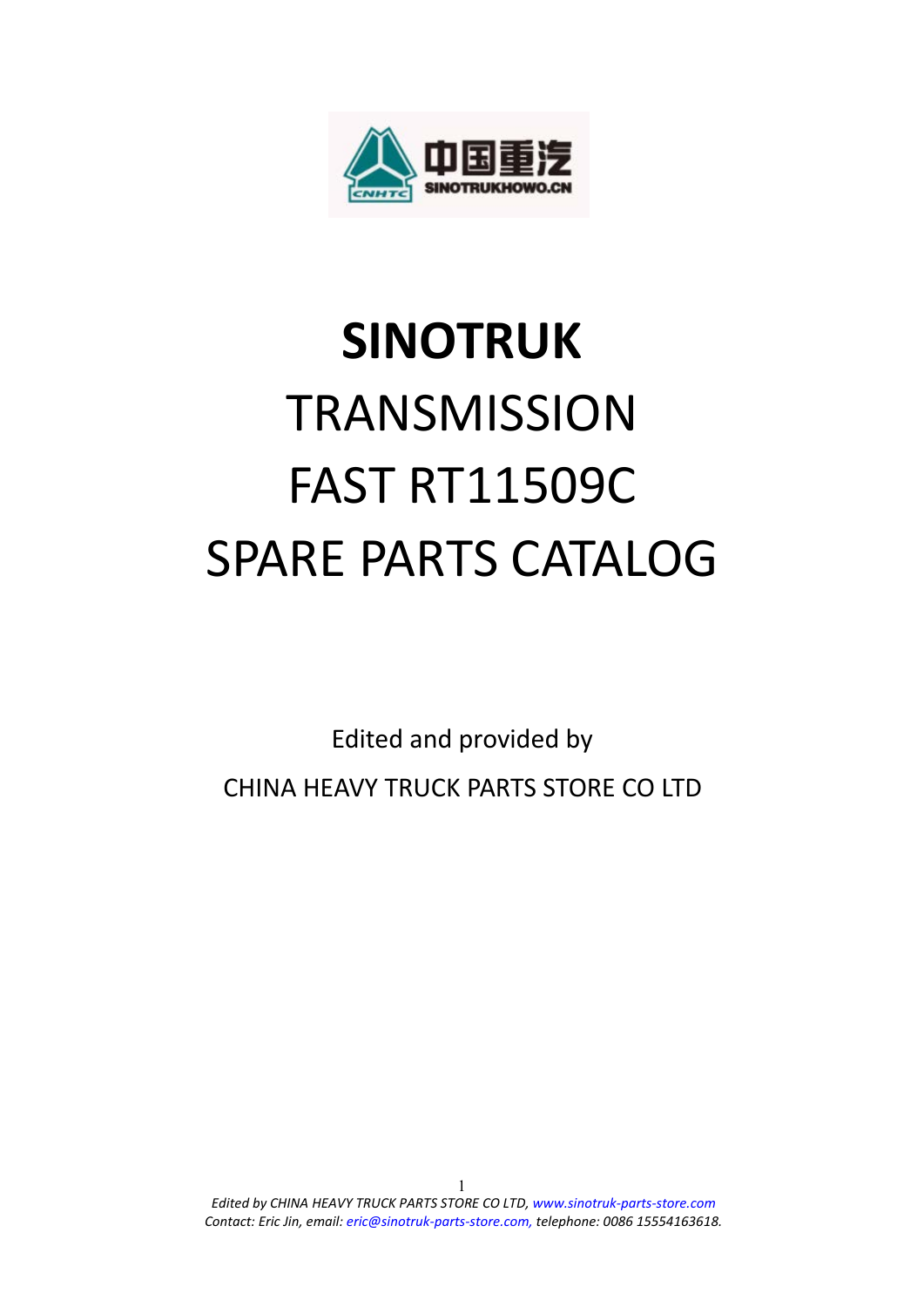# **INDEX**

| Clutch & transmission housing            | Page 3  |
|------------------------------------------|---------|
| Counter shaft & gear                     | Page 5  |
| Second shaft gearing bushing & gear      | Page 7  |
| Reverse gear shaft & gear                | Page 9  |
| First shaft & gear                       | Page 10 |
| Gear shifting mechanism                  | Page 12 |
| Double H valve shifting mechanism        | Page 14 |
| Vice box driving gear                    | Page 17 |
| Vice box output shaft                    | Page 18 |
| Synchronizer                             | Page 19 |
| Vice box countershaft                    | Page 20 |
| Rear cover                               | Page 21 |
| Shifting cylinder                        | Page 23 |
| Clutch brake                             | Page 24 |
| Gearbox control valve gas circuit        | Page 25 |
| Pressure regulator                       | Page 26 |
| Clutch brake control mechanism           | Page 27 |
| Clutch brake gas circuit                 | Page 28 |
| Double rod double H valve control device | Page 29 |
|                                          |         |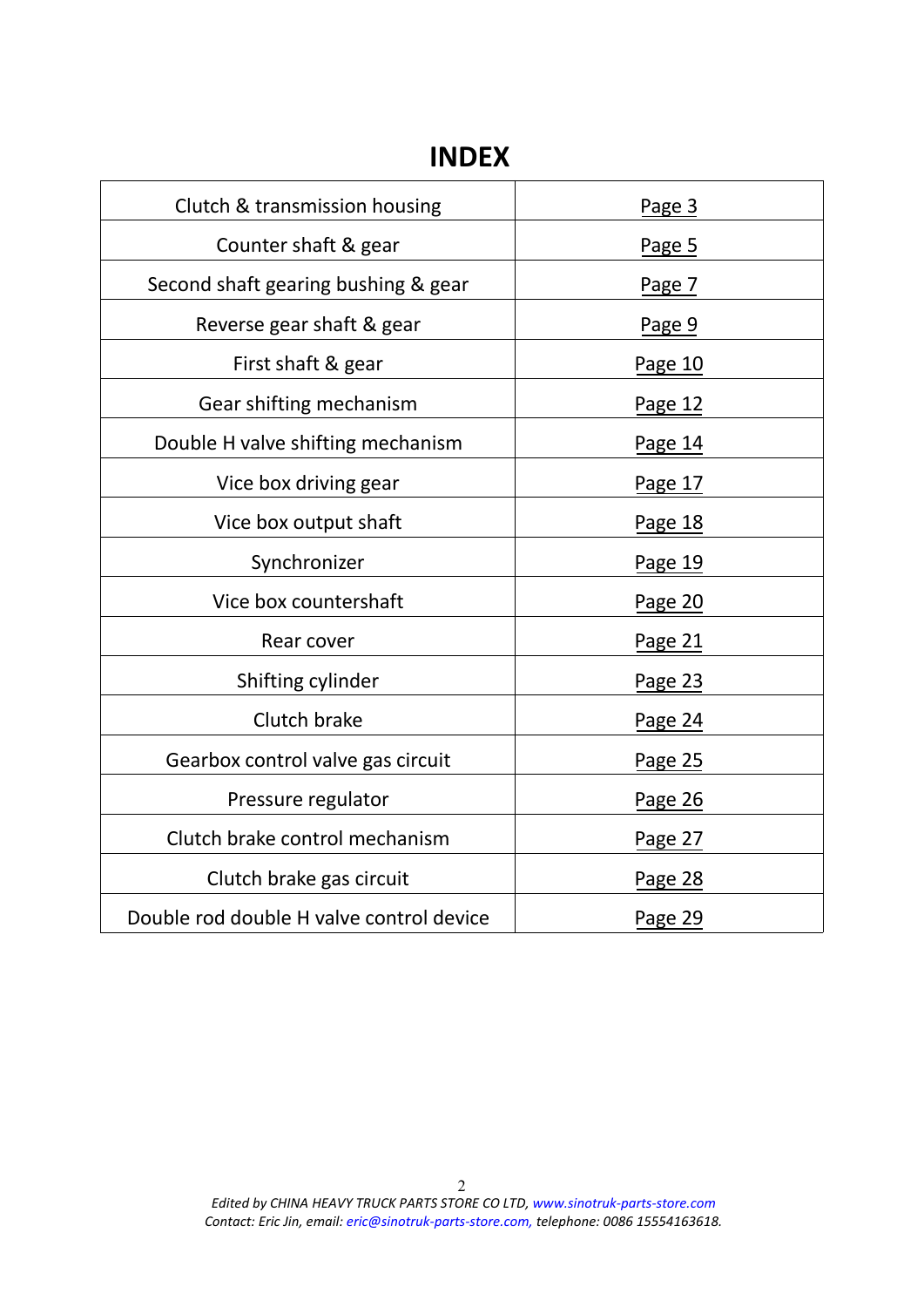离合器壳 变速器壳

变速器RT11509C图2

<span id="page-2-0"></span>

|                | Clutch & transmission housing     |                     |
|----------------|-----------------------------------|---------------------|
|                | <b>FAST Transmission RT11509C</b> |                     |
| sequence       | name                              | part number         |
| $\overline{2}$ | Liner                             | 19481               |
| 3              | Clutch housing                    | jsl00-1015-1        |
| 3              | Clutch housing assembly           | tsl80a-1601015-5    |
| 3              | Clutch housing                    | 154lo               |
| 3              | Clutch housing                    | jsl $80a - 1601015$ |
| 3              | Clutch housing assembly           | $a - 3674$          |
| 4              | Liner                             | 14310               |
| 5              | Cover                             | 18420               |
| 10             | Round Magnet                      | 14373               |
| 11             | Screw nut                         | $m16\times1.5$      |
| 12             | Washer                            | q40316              |
| 13             | Stud                              | q1231630            |
| 14             | <b>Locating Pins</b>              | 14334               |
| 15             | <b>Transmission housing</b>       | jsl00-1701015       |
| 15             | <b>Transmission housing</b>       | 18686               |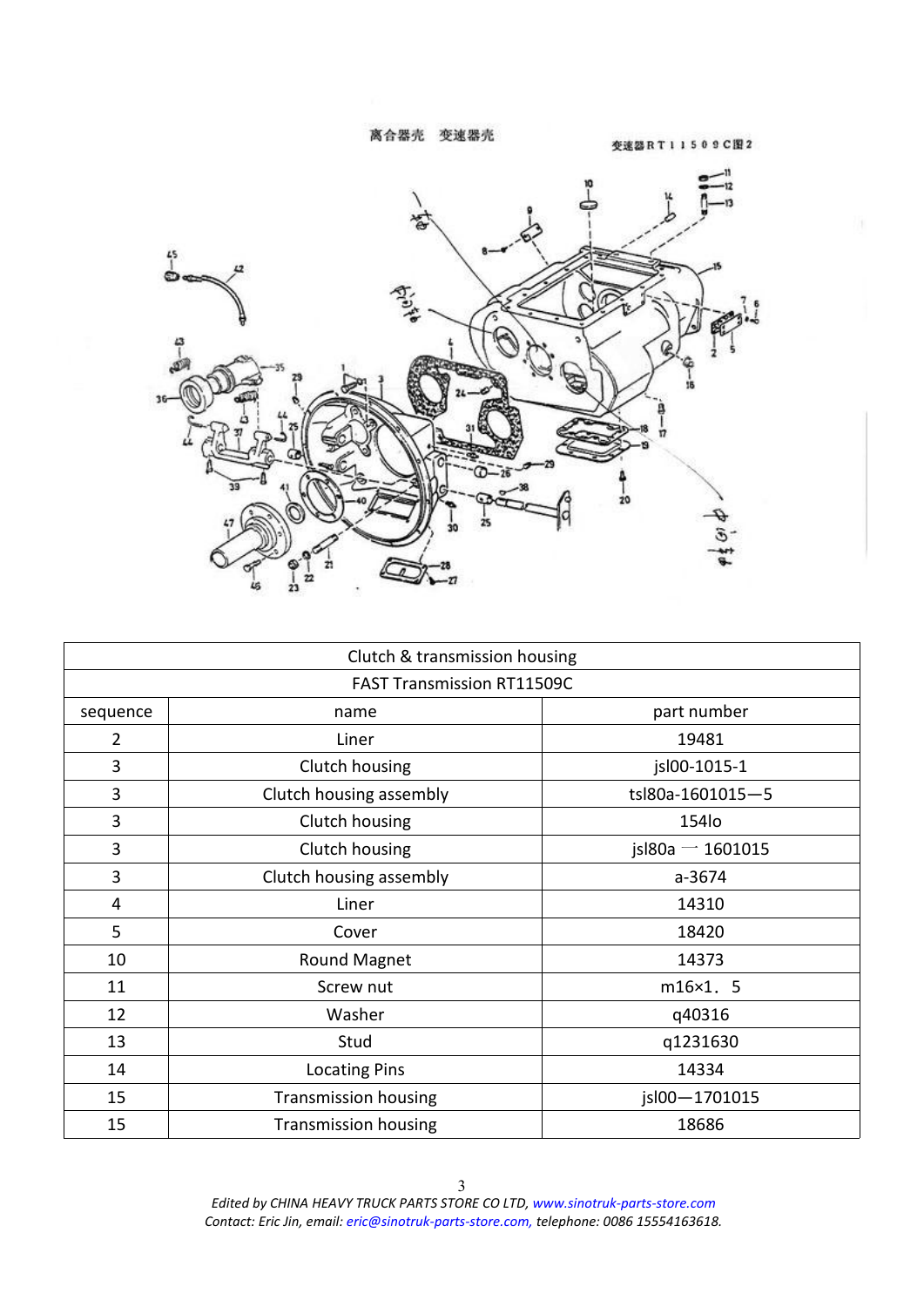| 16 | Plug                          | q61412              |
|----|-------------------------------|---------------------|
| 17 | Oil drain plug                | q61304              |
| 18 | Gasket                        | 16920               |
| 19 | PTO bottom cover              | 16595               |
| 19 | PTO bottom cover              | jsl30t-1701020      |
| 20 | <b>Screws</b>                 | m12×22              |
| 21 | Stud                          | q1231642            |
| 22 | Washer                        | q40316              |
| 23 | Screw nut                     | m16×1. 5            |
| 24 | Screw plug                    | $x - 14558$         |
| 25 | <b>Bushings</b>               | 8677                |
| 26 | Bowl plug piece               | 16374               |
| 27 | <b>Screws</b>                 | m8×12               |
| 28 | Manhole Cover                 | 1565                |
| 29 | Square head taper plug        | q16401              |
| 30 | <b>Butter mouth</b>           | q70170              |
| 31 | Grease nipple                 | q7oool              |
| 35 | Separation bearing            | 11203               |
| 36 | <b>Release Bearing</b>        | 996914              |
| 37 | Clutch release fork           | 12817               |
| 38 | Woodruff key                  | $x-6-11$            |
| 39 | Retaining screws              | x-7-603             |
| 40 | Bearing cover gasket          | 14311               |
| 41 | First shaft bearing cap seals | $f500a - 1802191$   |
| 41 | First shaft bearing cap seals | f91410              |
| 42 | Hose                          | 51016               |
| 43 | Spring                        | 4425                |
| 44 | Separation fork return spring | 9293                |
| 45 | Lubricants Cup                | 1/8''               |
| 46 | <b>Bolt</b>                   | m10×32              |
| 47 | First shaft bearing cap       | t116e-1701040       |
| 47 | First shaft bearing cap       | jsl $80a - 1701040$ |
| 47 | First shaft bearing cap       | f91409              |
|    |                               |                     |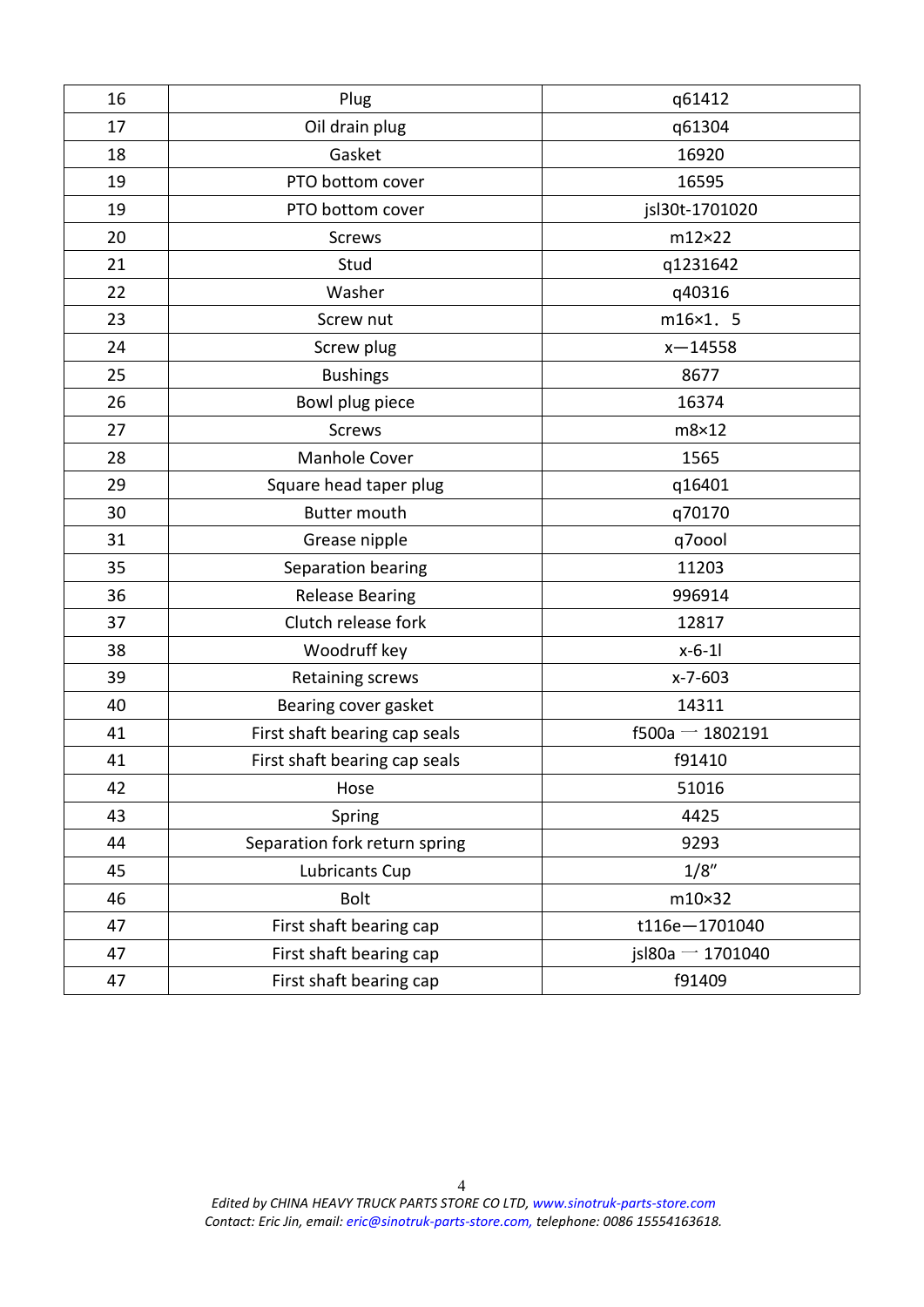<span id="page-4-0"></span>

| Fuller LAY SHAFT, WHEELS/Fuller 中间轴及齿轮<br>63<br>Counter shaft & gear<br>part number<br>$ $ sequence<br>name<br>m16×1. 5x45<br>Bolt<br>$\overline{1}$<br>19668<br>$\overline{2}$<br>Plate<br>Elastic cylindrical pin<br>62511<br>$\overline{\mathbf{3}}$<br>370309y<br>Bearing<br>/4<br>Bearing<br>192309<br>$\overline{4}$<br>192309e<br>Bearing<br>$\overline{4}$<br>Collar<br>19198<br>$5\overline{)}$<br>Countershaft gear driving gear<br>jsl00ra-1701056<br>6<br>Countershaft driving gear<br>jsl80t-1701056<br>6<br>Countershaft driving gear<br>t116e-1701056<br>6<br>Countershaft driving gear<br>jsl00-170156<br>6<br>Countershaft driving gear<br>jsl50-1701054<br>6 | Countershaft driving gear<br>19631<br>$\mathbf b$<br>Countershaft transmission gear<br>js100-170l56<br>-6<br>Countershaft transmission gear<br>19552 |  |  |  |  |  |  |  |  |  |  |
|--------------------------------------------------------------------------------------------------------------------------------------------------------------------------------------------------------------------------------------------------------------------------------------------------------------------------------------------------------------------------------------------------------------------------------------------------------------------------------------------------------------------------------------------------------------------------------------------------------------------------------------------------------------------------------|------------------------------------------------------------------------------------------------------------------------------------------------------|--|--|--|--|--|--|--|--|--|--|
|                                                                                                                                                                                                                                                                                                                                                                                                                                                                                                                                                                                                                                                                                |                                                                                                                                                      |  |  |  |  |  |  |  |  |  |  |
|                                                                                                                                                                                                                                                                                                                                                                                                                                                                                                                                                                                                                                                                                |                                                                                                                                                      |  |  |  |  |  |  |  |  |  |  |
|                                                                                                                                                                                                                                                                                                                                                                                                                                                                                                                                                                                                                                                                                |                                                                                                                                                      |  |  |  |  |  |  |  |  |  |  |
|                                                                                                                                                                                                                                                                                                                                                                                                                                                                                                                                                                                                                                                                                |                                                                                                                                                      |  |  |  |  |  |  |  |  |  |  |
|                                                                                                                                                                                                                                                                                                                                                                                                                                                                                                                                                                                                                                                                                |                                                                                                                                                      |  |  |  |  |  |  |  |  |  |  |
|                                                                                                                                                                                                                                                                                                                                                                                                                                                                                                                                                                                                                                                                                |                                                                                                                                                      |  |  |  |  |  |  |  |  |  |  |
|                                                                                                                                                                                                                                                                                                                                                                                                                                                                                                                                                                                                                                                                                |                                                                                                                                                      |  |  |  |  |  |  |  |  |  |  |
|                                                                                                                                                                                                                                                                                                                                                                                                                                                                                                                                                                                                                                                                                |                                                                                                                                                      |  |  |  |  |  |  |  |  |  |  |
|                                                                                                                                                                                                                                                                                                                                                                                                                                                                                                                                                                                                                                                                                |                                                                                                                                                      |  |  |  |  |  |  |  |  |  |  |
|                                                                                                                                                                                                                                                                                                                                                                                                                                                                                                                                                                                                                                                                                |                                                                                                                                                      |  |  |  |  |  |  |  |  |  |  |
|                                                                                                                                                                                                                                                                                                                                                                                                                                                                                                                                                                                                                                                                                |                                                                                                                                                      |  |  |  |  |  |  |  |  |  |  |
|                                                                                                                                                                                                                                                                                                                                                                                                                                                                                                                                                                                                                                                                                |                                                                                                                                                      |  |  |  |  |  |  |  |  |  |  |
|                                                                                                                                                                                                                                                                                                                                                                                                                                                                                                                                                                                                                                                                                |                                                                                                                                                      |  |  |  |  |  |  |  |  |  |  |
|                                                                                                                                                                                                                                                                                                                                                                                                                                                                                                                                                                                                                                                                                |                                                                                                                                                      |  |  |  |  |  |  |  |  |  |  |
|                                                                                                                                                                                                                                                                                                                                                                                                                                                                                                                                                                                                                                                                                |                                                                                                                                                      |  |  |  |  |  |  |  |  |  |  |
| Countershaft transmission gear<br>19615<br>-6<br>In asking shaft drive gear<br>jsl30r-1701056                                                                                                                                                                                                                                                                                                                                                                                                                                                                                                                                                                                  |                                                                                                                                                      |  |  |  |  |  |  |  |  |  |  |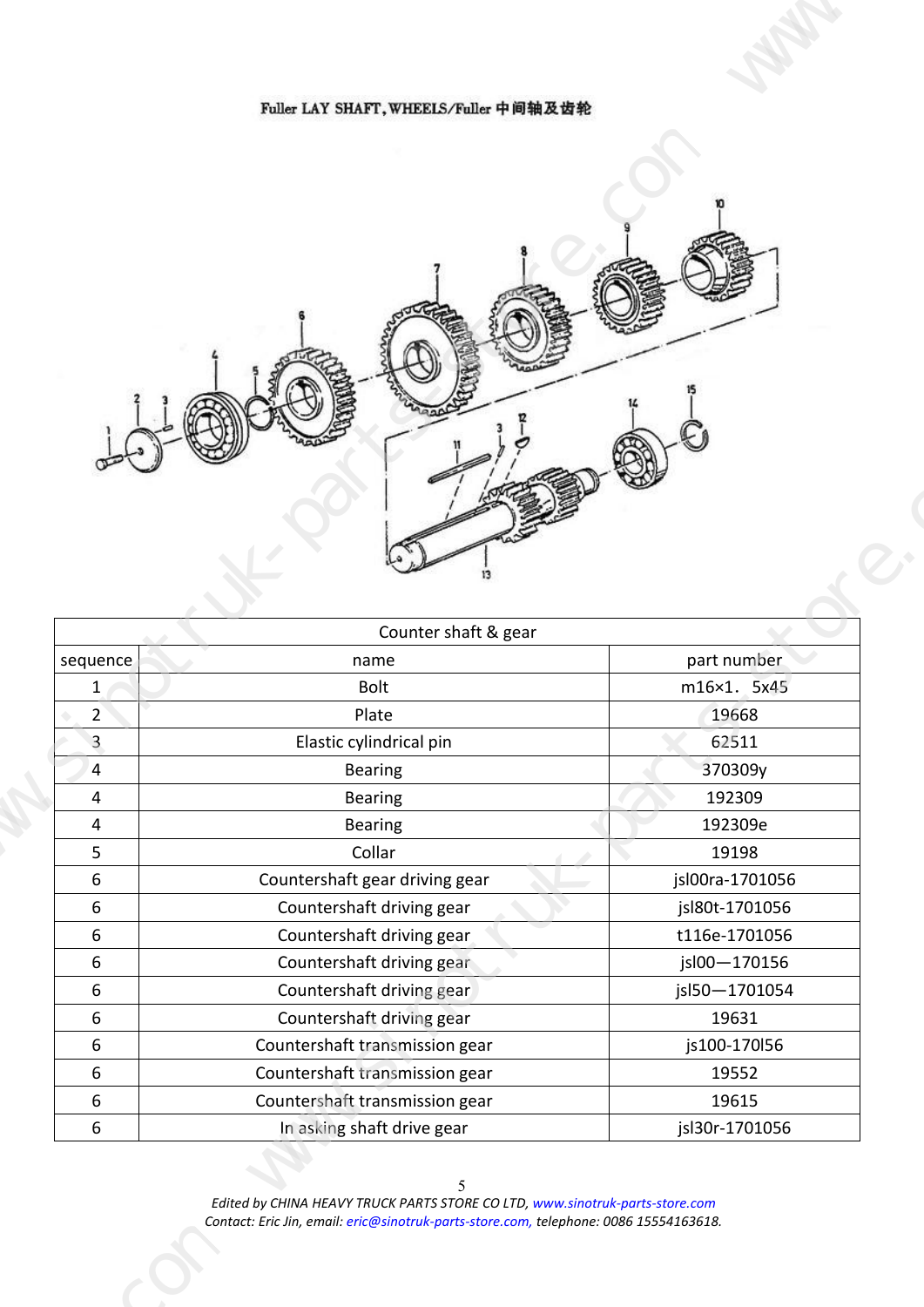| 6              | Countershaft driving gear                     | jsl00t-1701056     |
|----------------|-----------------------------------------------|--------------------|
| $\overline{7}$ | Left PTO gear                                 | 15953              |
| $\overline{7}$ | Right PTO gear                                | 20840              |
| 8              | Countershaft gear overdrive gear              | 19639              |
| 8              | Countershaft gear overdrive gear              | t116e-1701053      |
| 8              | Countershaft gear overdrive gear              | tll5f-1701052      |
| 8              | Countershaft gear third gear                  | jsl80t-1701051     |
| 8              | Countershaft third gear                       | jsl30t-1701051     |
| 8              | Countershaft third gear                       | jsl00-1701051      |
| 8              | Countershaft fourth gear                      | jsl00ta-1701051    |
| 8              | Countershaft third gear                       | 19243              |
| 8              | Countershaft third gear                       | jsl00a-1701051     |
| 8              | Countershaft fourth gear                      | jsl30ta-1701051    |
| 8              | Countershaft third gear                       | 16749              |
| 8              | Countershaft gear overdrive                   | jsl50-1701053      |
| 8              | Countershaft third gear                       | jsl30ta-1701056    |
| 8              | Countershaft gear overdrive                   | t115f-1701052      |
| 9              | Countershaft second gear venomous snake round | $jsl30t - 1701050$ |
| 9              | Countershaft second gear                      | 19623              |
| 9              | Countershaft second gear                      | 19615              |
| 9              | Countershaft second gear                      | jsl50-1701052      |
| 9              | Countershaft second gear                      | jsl00t-1701050     |
| 9              | Countershaft second gear                      | 16751              |
| 9              | Countershaft gear second gear                 | jsl80t-1701050     |
| 10             | Countershaft gear first gear                  | jsl50-1701051      |
| 10             | Countershaft first gear                       | 19247              |
| 10             | Countershaft first gear                       | 19629              |
| 10             | Countershaft first gear                       | jsl00-1701049      |
| 10             | The Q axis of the first gear                  | 19753              |
| 11             | Quartet key countershaft                      | jsl30t-1701055     |
| 11             | Quartet key intermediate shaft                | 19673              |
| 12             | Woodruff key                                  | х-6-е              |
| 13             | Countershaft                                  | jsl330t-1701048    |
| 13             | Intermediate shaft                            | jsl00-1701048      |
| 13             | Intermediate shaft                            | 19549              |
| 14             | <b>Bearing</b>                                | 102308e            |
| 15             | Collar                                        | 14317              |
| 15             | (Bearing) snap ring                           | c0102l             |
|                |                                               |                    |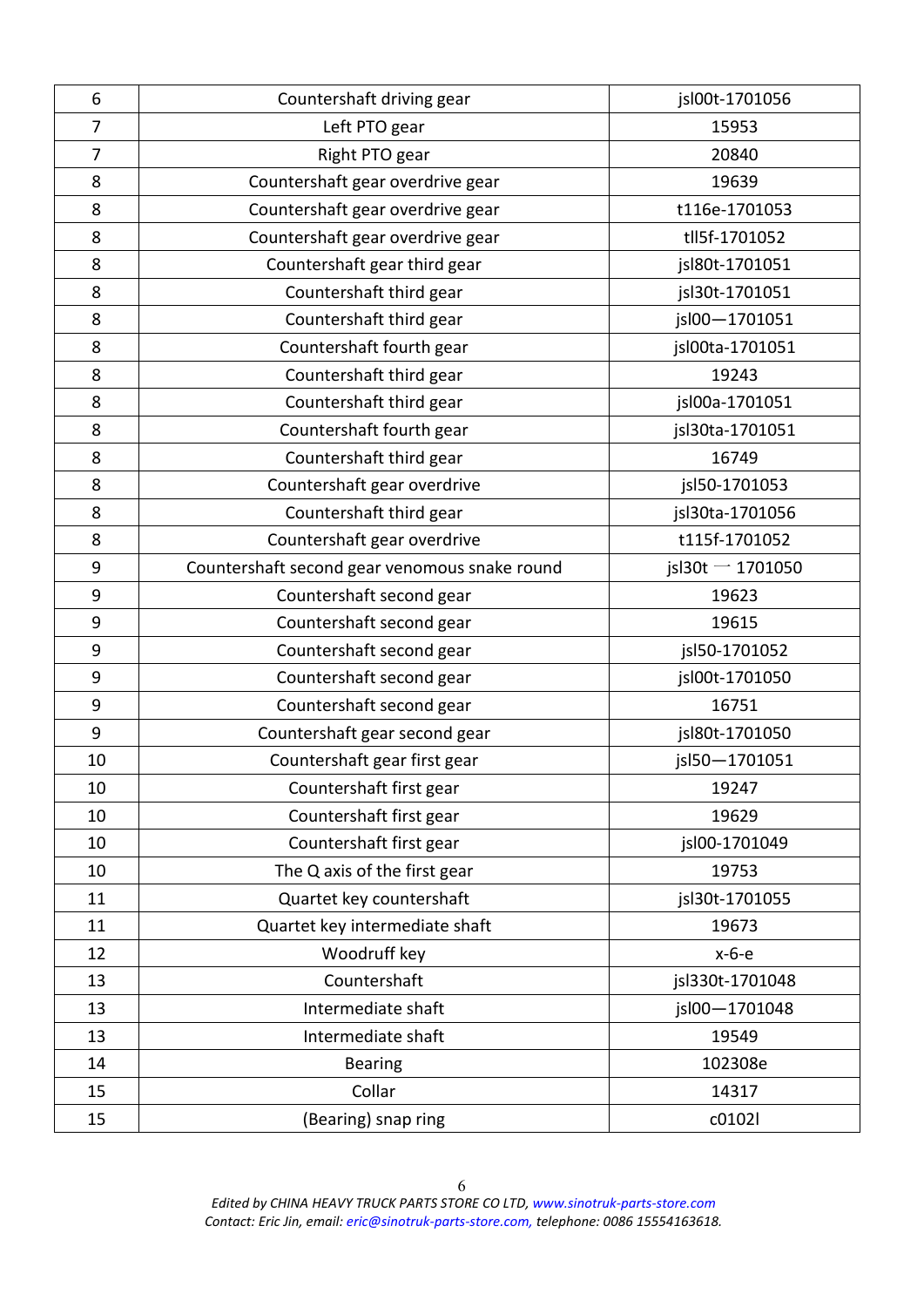# Fuller MAIN SHAFT AND WHEELS/Fuller 二轴,啮合套及齿轮

<span id="page-6-0"></span>

|                | Second shaft gearing bushing & gear |                  |
|----------------|-------------------------------------|------------------|
|                | <b>FAST Transmission RT11509C</b>   |                  |
| sequence       | name                                | part number      |
| 1              | Second shaft sleeve                 | 16118            |
| 1              | Second shaft sleeve                 | jsl30t-1701108   |
| $\overline{2}$ | Adjusting pad                       | 1870             |
| 3              | Second gears splined washer         | jsl00-1701113    |
| 3              | Second shaft gear splined washer    | 14749            |
| 4              | Second shaft third gear             | 19242            |
| 4              | Second shaft overdrive gear         | tll6e-1701132    |
| 4              | Second shaft fourth gear            | jsl30ta-1701131  |
| 4              | Second shaft fourth gear            | jsl00a-1701131   |
| 4              | Second shaft third gear             | jsl00t-1701131   |
| 4              | Second shaft third gear             | jsl00-1701131    |
| 4              | Second shaft fourth gear            | _1s10gra-1701131 |
| 4              | Second shaft third gear             | jsl80t-1701131   |
| 4              | Second shaft overdrive gear         | 19638            |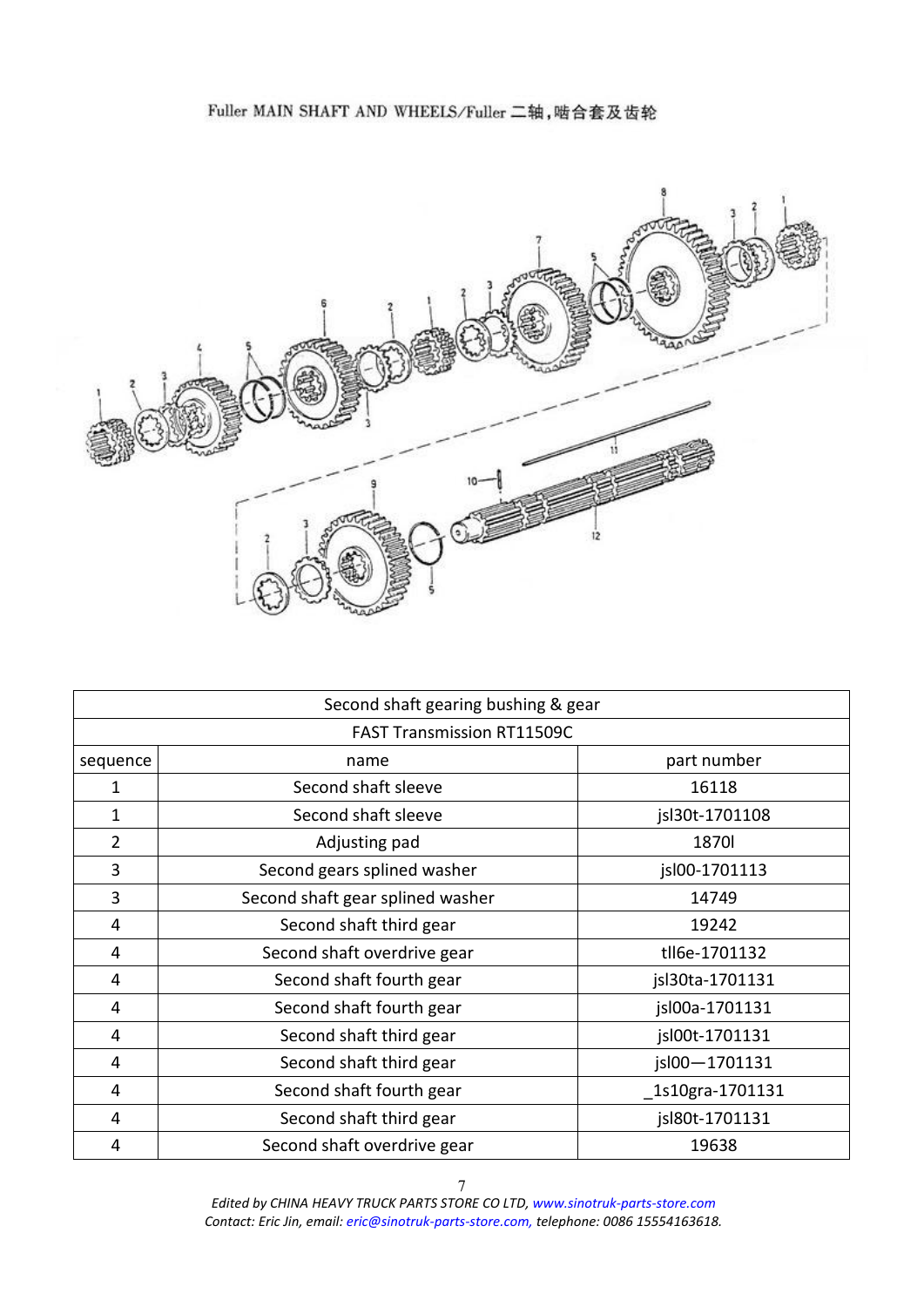| $\overline{4}$ | Second shaft third gear    | 16748          |
|----------------|----------------------------|----------------|
| $\overline{4}$ | Second shaft override gear | jsl50-1701113  |
| 5              | Snap ring                  | 14750          |
| 6              | First shaft second gear    | jsl50-1701112  |
| 6              | Second shaft second gear   | jsl80t-1701130 |
| 6              | Second shaft two gear      | 19614          |
| 6              | Second shaft two gear      | 19622          |
| 6              | Second shaft two gear      | jsl30t-1701130 |
| 6              | Second shaft two gear      | 16750          |
| 6              | Second shaft second gear   | jsl00t-1701130 |
| $\overline{7}$ | Second shaft first gear    | jsl50-1701111  |
| $\overline{7}$ | Second shaft first gear    | jsl30t-1701112 |
| $\overline{7}$ | Second shaft first gear    | jsl00t-1701112 |
| $\overline{7}$ | Second shaft first gear    | 19246          |
| $\overline{7}$ | Second shaft first gear    | jsl00-1701112  |
| $\overline{7}$ | Second shaft first gear    | 19628          |
| $\overline{7}$ | Second shaft first gear    | jsl80t-1701112 |
| $\overline{7}$ | Second shaft first gear    | 16752          |
| 8              | Second shaft low gear      | 16754          |
| 9              | Second shaft reverse gear  | jsl00-1701111  |
| 9              | Second shaft reverse gear  | jsl80t-1701111 |
| 9              | Second shaft reverse gear  | 16756          |
| 10             | Elastic cylindrical pin    | 62504          |
| 11             | Second shaft hex key       | 17109          |
| 12             | Second shaft               | jsl30t-1701105 |
| 12             | Second shaft               | jsl80t-1701105 |
| 12             | Second shaft               | 18729          |
| 12             | Second shaft               | jsl80-1701105  |
|                |                            |                |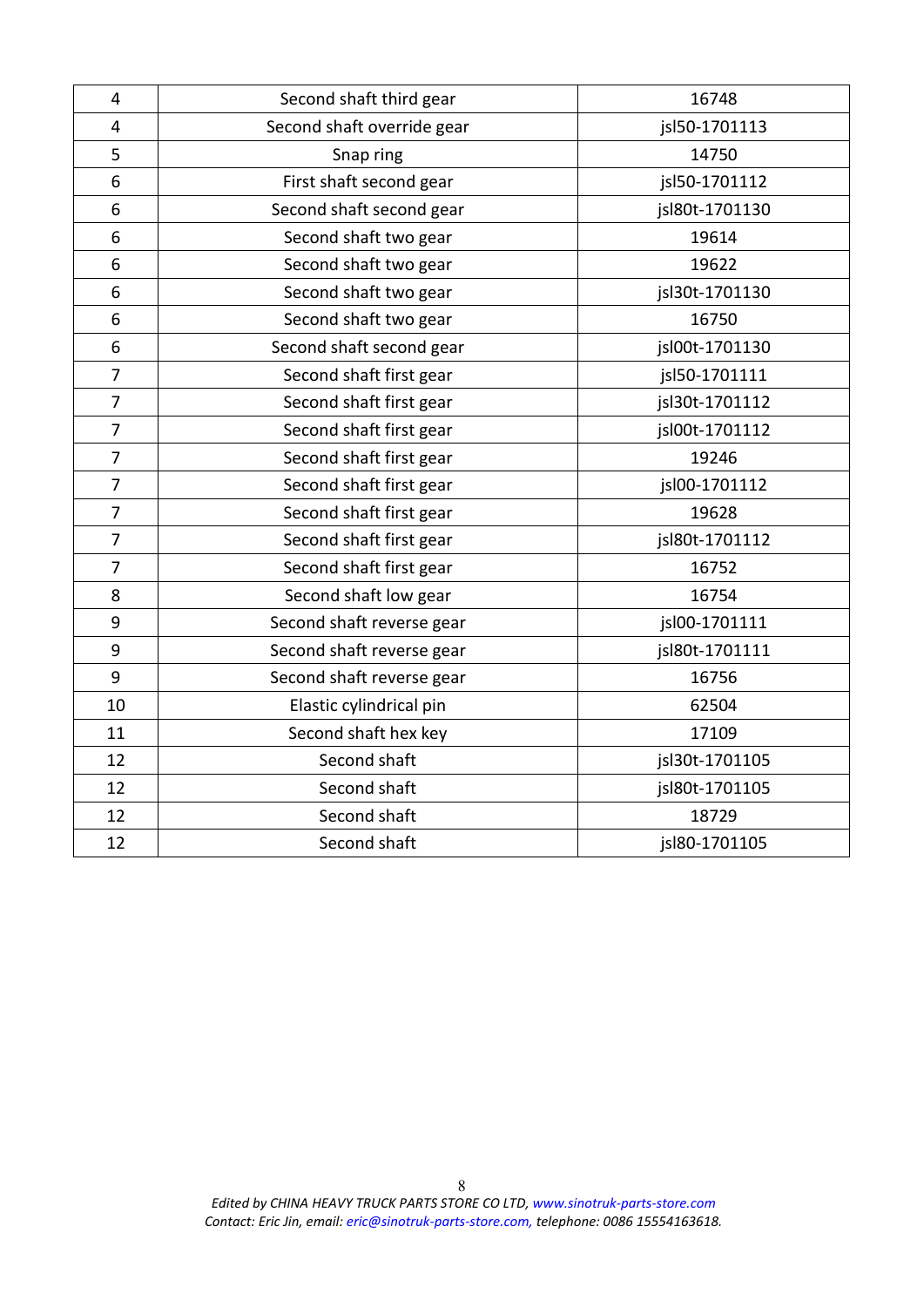## Fuller REVERSE GEAR/Fuller 倒档轴及齿轮

<span id="page-8-0"></span>

|          | Reverse gear shaft & gear         |                |
|----------|-----------------------------------|----------------|
|          | <b>FAST Transmission RT11509C</b> |                |
| sequence | name                              | part number    |
| 1        | Screw nut                         | $x - 12440$    |
| 2        | Flat pad                          | 14283          |
| 3        | Reverse shaft thrust pad          | 14282          |
| 4        | Needle roller bearings            | 14287          |
| 5        | Reverse gear idler gear           | 16757          |
| 5        | Reverse gear idler gear           | jsl80t-1701082 |
| 5        | Reverse gear idler gear           | jsl00-701082   |
| 6        | Reverse cupped washer             | 16403          |
| 6        | Reverse gear cupped washer        | jsl00-1701083  |
| 7        | Reverse countershaft              | 16405          |
| 8        | Level set screws                  | 5202           |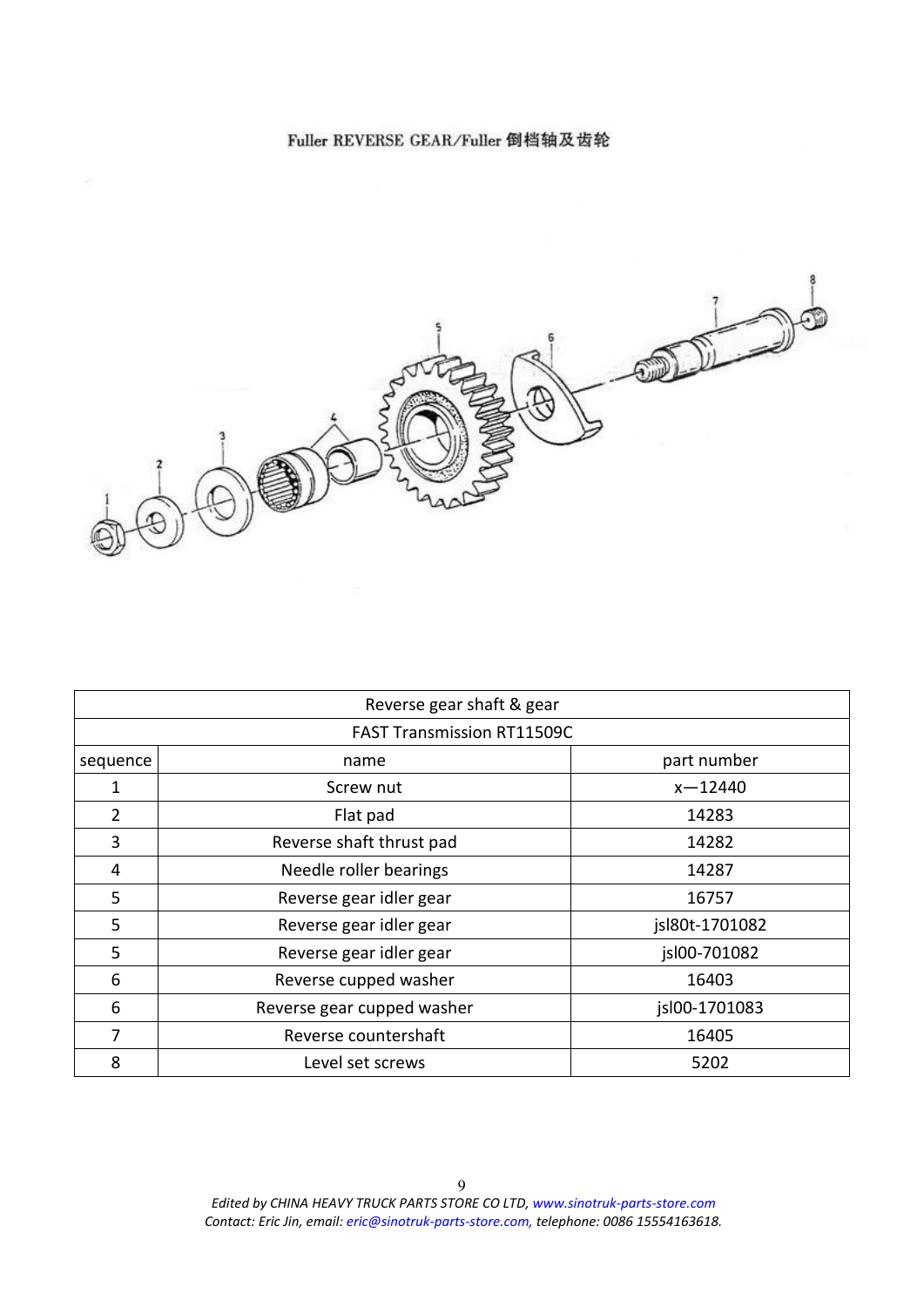<span id="page-9-0"></span>

| Fuller CLUTCH SHAFT/Fuller 一轴及齿轮<br>First shaft & gear<br>FAST Transmission RT11509C<br>$ $ sequence $ $<br>part number<br>name<br>First shaft nut<br>8858<br>jsl80a-1701036<br>First shaft nut<br>$\mathbf{1}$<br>150212k(81504)<br>Bearing<br>$\overline{2}$<br>Gear septum<br>16463<br>$\overline{\mathbf{3}}$<br>14750<br>Snap ring<br>$\boldsymbol{\varDelta}$<br>First shaft gear<br>19630<br>5 <sub>1</sub><br>jsl50-1701030<br>First shaft gear<br>5 <sub>1</sub><br>First shaft gear<br>jsl00ta-1701031<br>5 <sub>1</sub><br>First shaft gear<br>jsl30ta-1701031<br>5 <sup>5</sup><br>First shaft gear<br>17568<br>5 <sup>5</sup><br>jsl00a-1701031<br>First shaft gear<br>5 <sub>1</sub><br>First shaft gear<br>jsl00t-1701031<br>$5\overline{)}$<br>First shaft gear<br>jsl80t-1701031<br>5 <sub>5</sub><br>First shaft gear<br>jsl00-1701031<br>5 <sub>5</sub> |  |
|----------------------------------------------------------------------------------------------------------------------------------------------------------------------------------------------------------------------------------------------------------------------------------------------------------------------------------------------------------------------------------------------------------------------------------------------------------------------------------------------------------------------------------------------------------------------------------------------------------------------------------------------------------------------------------------------------------------------------------------------------------------------------------------------------------------------------------------------------------------------------|--|
|                                                                                                                                                                                                                                                                                                                                                                                                                                                                                                                                                                                                                                                                                                                                                                                                                                                                            |  |
|                                                                                                                                                                                                                                                                                                                                                                                                                                                                                                                                                                                                                                                                                                                                                                                                                                                                            |  |
|                                                                                                                                                                                                                                                                                                                                                                                                                                                                                                                                                                                                                                                                                                                                                                                                                                                                            |  |
|                                                                                                                                                                                                                                                                                                                                                                                                                                                                                                                                                                                                                                                                                                                                                                                                                                                                            |  |
|                                                                                                                                                                                                                                                                                                                                                                                                                                                                                                                                                                                                                                                                                                                                                                                                                                                                            |  |
|                                                                                                                                                                                                                                                                                                                                                                                                                                                                                                                                                                                                                                                                                                                                                                                                                                                                            |  |
|                                                                                                                                                                                                                                                                                                                                                                                                                                                                                                                                                                                                                                                                                                                                                                                                                                                                            |  |
|                                                                                                                                                                                                                                                                                                                                                                                                                                                                                                                                                                                                                                                                                                                                                                                                                                                                            |  |
|                                                                                                                                                                                                                                                                                                                                                                                                                                                                                                                                                                                                                                                                                                                                                                                                                                                                            |  |
|                                                                                                                                                                                                                                                                                                                                                                                                                                                                                                                                                                                                                                                                                                                                                                                                                                                                            |  |
|                                                                                                                                                                                                                                                                                                                                                                                                                                                                                                                                                                                                                                                                                                                                                                                                                                                                            |  |
|                                                                                                                                                                                                                                                                                                                                                                                                                                                                                                                                                                                                                                                                                                                                                                                                                                                                            |  |
|                                                                                                                                                                                                                                                                                                                                                                                                                                                                                                                                                                                                                                                                                                                                                                                                                                                                            |  |
|                                                                                                                                                                                                                                                                                                                                                                                                                                                                                                                                                                                                                                                                                                                                                                                                                                                                            |  |
|                                                                                                                                                                                                                                                                                                                                                                                                                                                                                                                                                                                                                                                                                                                                                                                                                                                                            |  |
|                                                                                                                                                                                                                                                                                                                                                                                                                                                                                                                                                                                                                                                                                                                                                                                                                                                                            |  |
|                                                                                                                                                                                                                                                                                                                                                                                                                                                                                                                                                                                                                                                                                                                                                                                                                                                                            |  |
|                                                                                                                                                                                                                                                                                                                                                                                                                                                                                                                                                                                                                                                                                                                                                                                                                                                                            |  |
|                                                                                                                                                                                                                                                                                                                                                                                                                                                                                                                                                                                                                                                                                                                                                                                                                                                                            |  |
|                                                                                                                                                                                                                                                                                                                                                                                                                                                                                                                                                                                                                                                                                                                                                                                                                                                                            |  |
|                                                                                                                                                                                                                                                                                                                                                                                                                                                                                                                                                                                                                                                                                                                                                                                                                                                                            |  |
|                                                                                                                                                                                                                                                                                                                                                                                                                                                                                                                                                                                                                                                                                                                                                                                                                                                                            |  |
|                                                                                                                                                                                                                                                                                                                                                                                                                                                                                                                                                                                                                                                                                                                                                                                                                                                                            |  |
|                                                                                                                                                                                                                                                                                                                                                                                                                                                                                                                                                                                                                                                                                                                                                                                                                                                                            |  |
|                                                                                                                                                                                                                                                                                                                                                                                                                                                                                                                                                                                                                                                                                                                                                                                                                                                                            |  |
|                                                                                                                                                                                                                                                                                                                                                                                                                                                                                                                                                                                                                                                                                                                                                                                                                                                                            |  |
| First shaft gear<br>19239<br>5 <sub>1</sub>                                                                                                                                                                                                                                                                                                                                                                                                                                                                                                                                                                                                                                                                                                                                                                                                                                |  |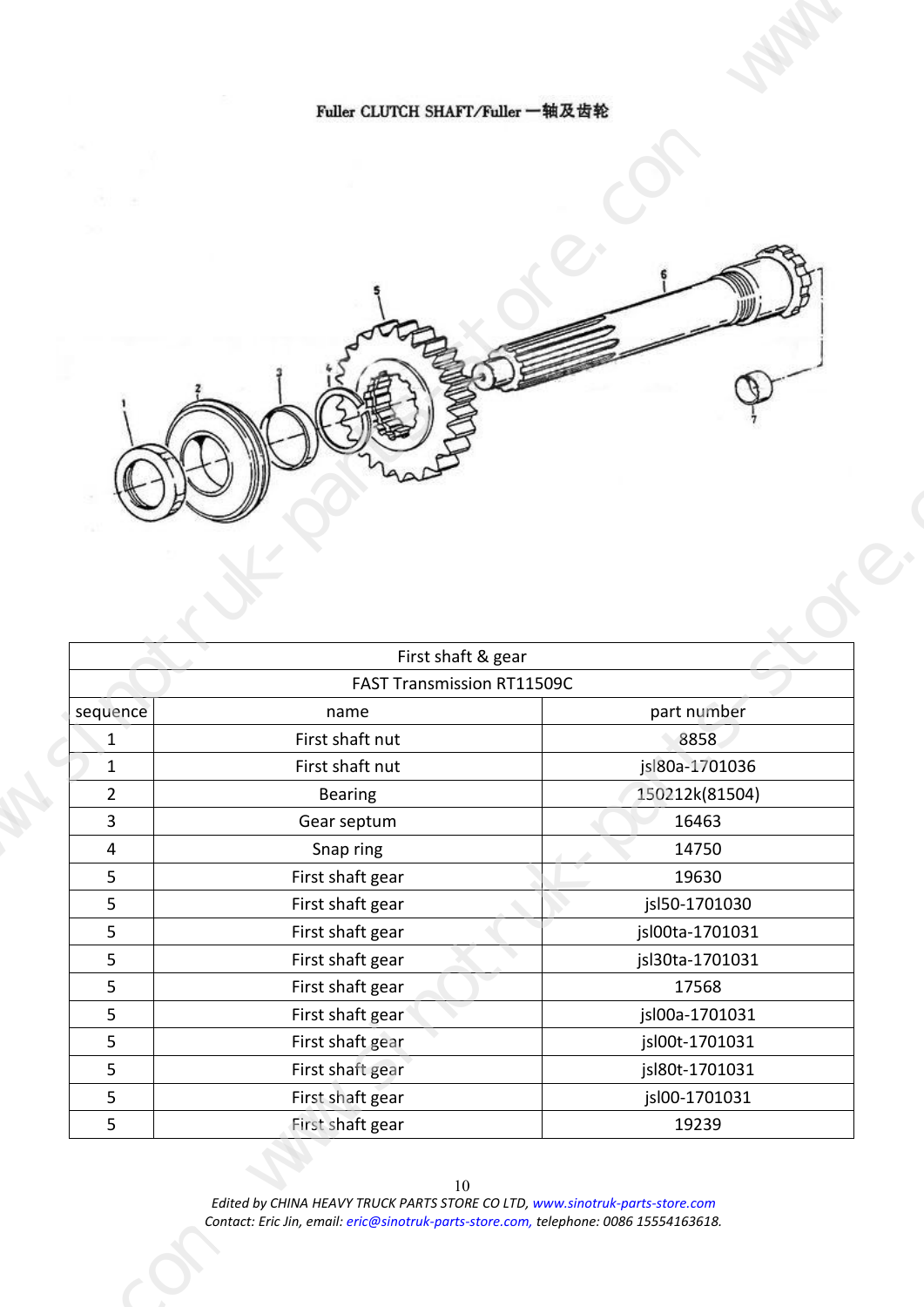|   | First shaft gear     | tll6e-1701032       |
|---|----------------------|---------------------|
|   | First shaft gear     | jsl30t-1701031      |
| b | First shaft          | 19694               |
| b | First shaft          | jsl $80a - 1701030$ |
|   | First shaft          | tll6e $-$ 1701031   |
|   | (Bearing) snap ring  | c01021              |
|   | Second shaft bushing | 16566               |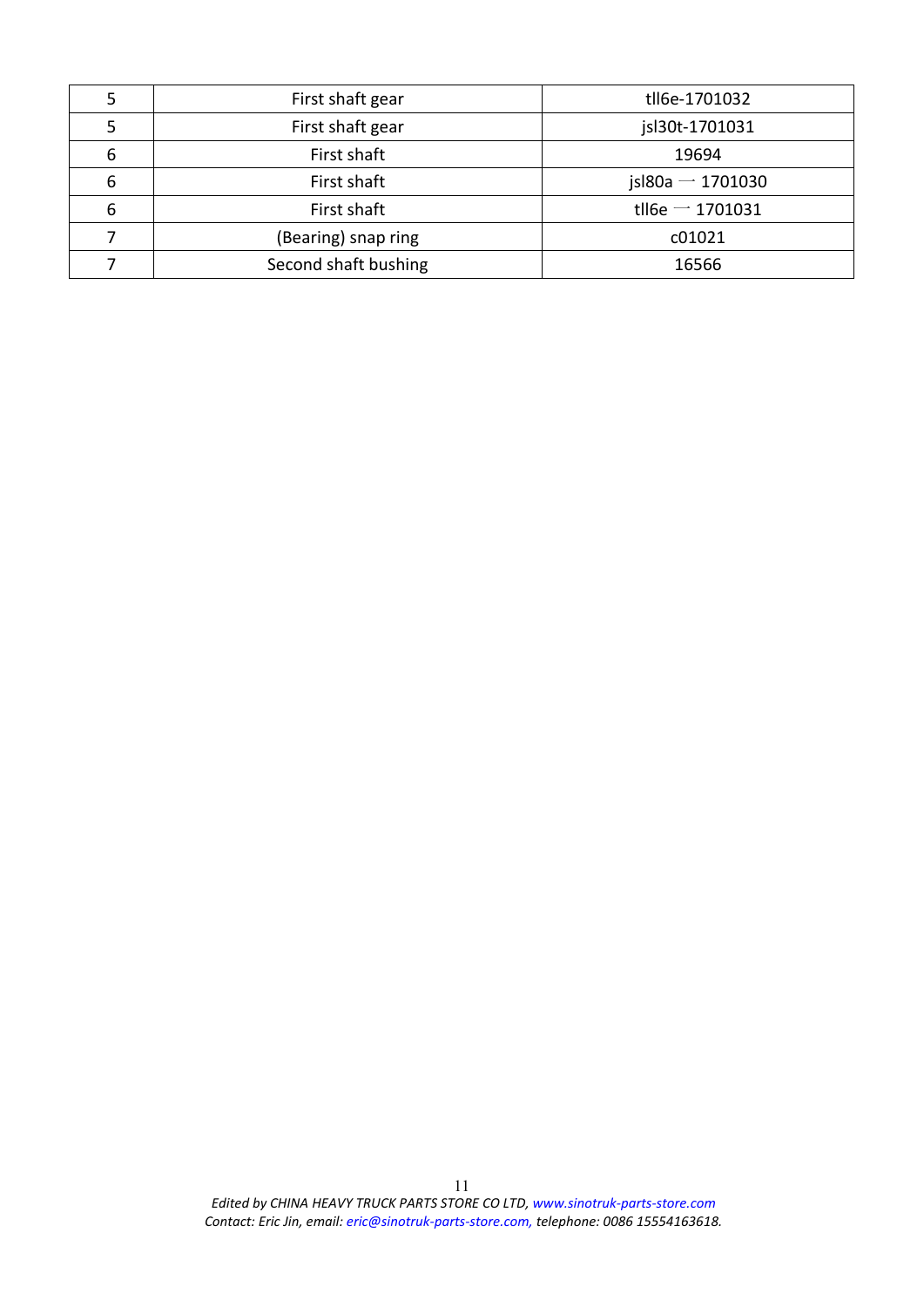<span id="page-11-0"></span>

|                | Gear shifting mechanism           |                 |
|----------------|-----------------------------------|-----------------|
|                | <b>FAST Transmission RT11509C</b> |                 |
| sequence       | name                              | part number     |
| 1              | Upper cap                         | jsl00a-1702015  |
| $\mathbf 1$    | Upper cap                         | jsl30t-1702015  |
| 1              | Upper cap                         | b19980          |
|                | Upper cap                         | jsl30t-1702010  |
|                | Upper cap                         | jsl30ta-1702010 |
|                | Upper cap                         | a-c0200l        |
| $\overline{2}$ | Liner                             | 14918           |
| 3              | <b>Bolt</b>                       | m10×35          |
| 3              | Spring washer                     | q40310          |
| $\overline{4}$ | Square groove taper plug          | q61303          |
| 5              | Steel ball                        | 1/2"            |
| 6              | Stud                              | 11056           |
| $\overline{7}$ | Spring                            | f96084          |
| $\overline{7}$ | Spring                            | f96085          |
| 8              | Square groove taper plug          | q61032          |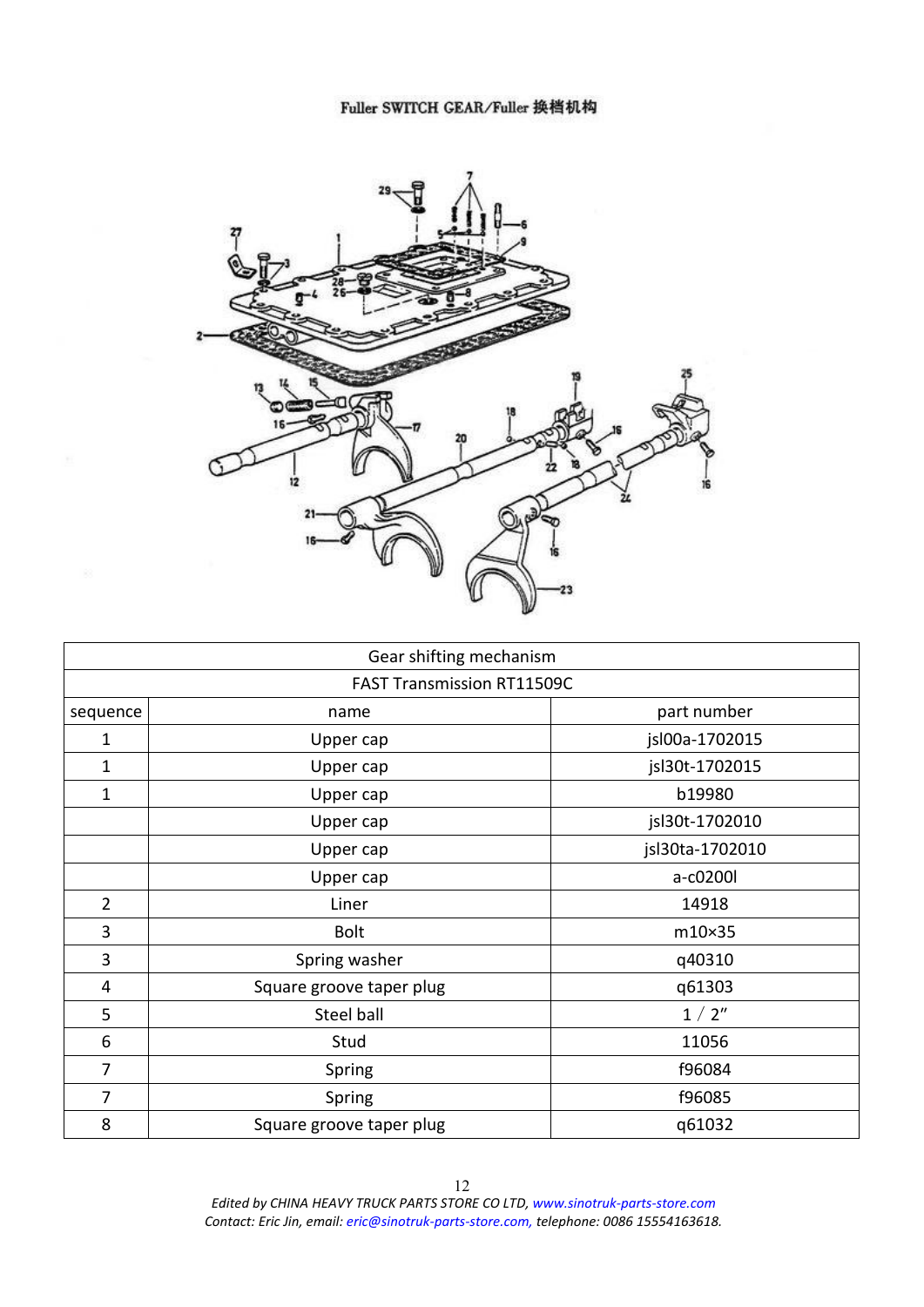| $9\,$ | Liner                               | 1642            |
|-------|-------------------------------------|-----------------|
| 12    | Low reverse gear fork shaft         | 16132           |
| 12    | Low reverse gear shiftingfork shaft | jsl00a-1702064  |
| 13    | Reverse gear lock plug              | 8968            |
| 14    | Reverse gear lock spring            | 8774            |
| 15    | Reverse gear lock plunger           | f99671          |
| 16    | Locking screw                       | 3220            |
| 17    | Low reverse gear fork               | 99664           |
| 18    | <b>Interlock Ball</b>               | 3/4"            |
| 19    | gear guiding block<br>1/2           | f99588          |
| 19    | 1/2 gear guide block                | jsl00a-1702054  |
| 20    | 1/2 gear shifting fork shaft        | jsl30ta-1702065 |
| 20    | 1/2 gear shifting fork shaft        | jsl00a-1702065  |
| 20    | 1/2 gear fork stalls                | jsl30t-1702065  |
| 20    | I/2 gear shifting fork shaft        | 16133           |
| 21    | I/2 gear shifting fork shaft        | 16135           |
| 21    | 1/2 gear shifting fork              | jsl30t-1702055  |
| 21    | I/2 files fork                      | jsl30ta-1702055 |
| 22    | Interlock pin                       | 1634            |
| 23    | 3/4 gear shifting fork              | jsl30ta-1702056 |
| 23    | 3/4 gear fork                       | 16136           |
| 23    | 3/4 gear shifting fork              | jsl00a-1702056  |
| 23    | 3/4 gear shifting fork              | jsl30t-1702056  |
| 24    | 3/4 gear shifting fork shaft        | jsl30t-17021366 |
| 24    | 3/4 gear shifting fork shaft        | 18643           |
| 24    | 3/4 gear shifting fork shaft        | jsl30ta-1702066 |
| 25    | 3/4 gear guide block                | f99589          |
| 25    | 3/4 gear guiding block              | jsl00a-1702053  |
| 26    | Liner                               | 17179           |
| 27    | Rings                               | 17105           |
| 28    | Plugs                               | 17178           |
| 29    | Flat nut                            | $x-6-01$        |
| 29    | Nuts (thickness 24)                 | $x-6-03$        |
| 29    | <b>Bolt</b>                         | m10×32          |
| 21    | I/2 gear shifting fork              | jsl00a-1702055  |
|       |                                     |                 |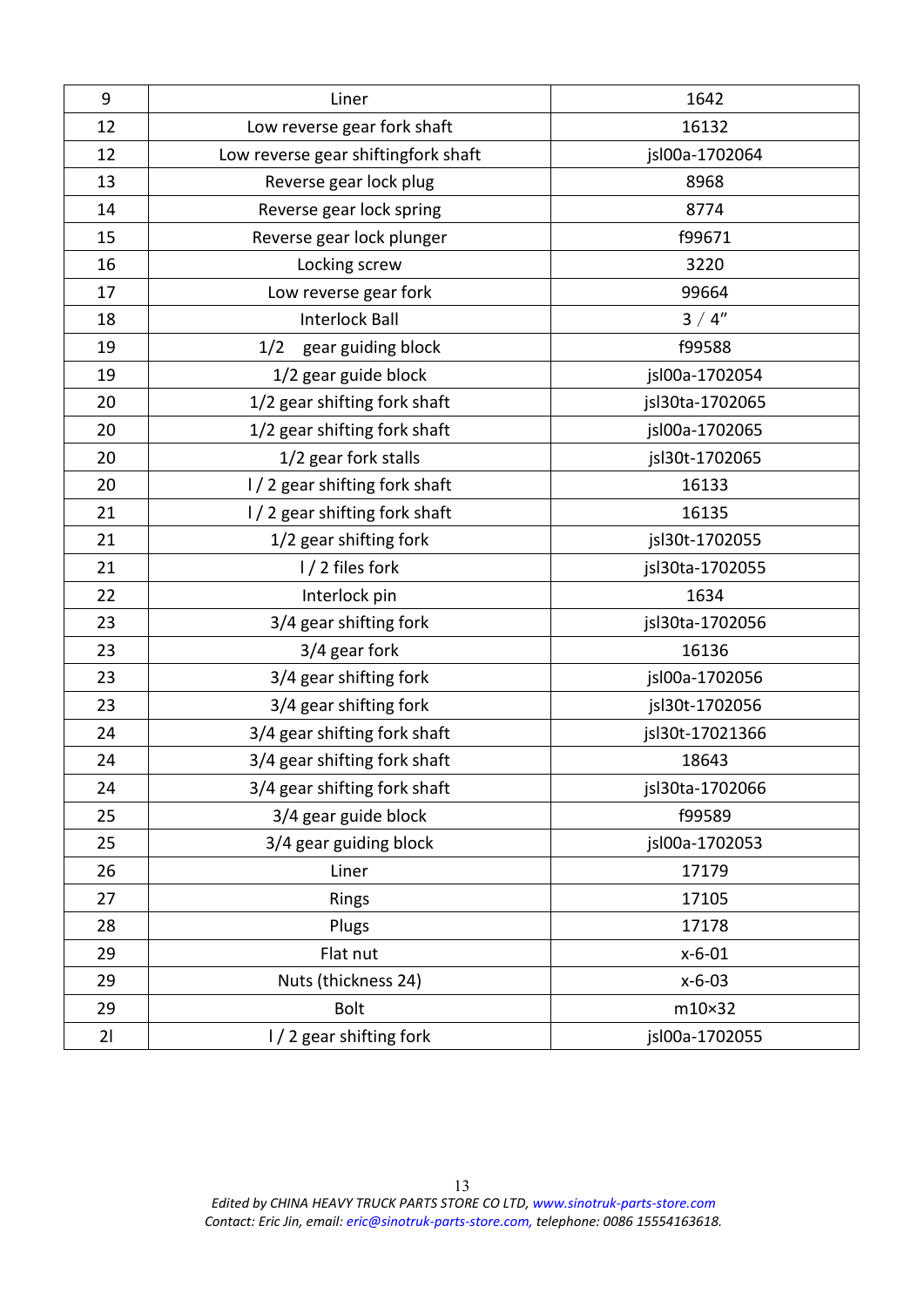<span id="page-13-0"></span>

|                | Double H valve shifting mechanism |                |
|----------------|-----------------------------------|----------------|
|                | <b>FAST Transmission RT11509C</b> |                |
| sequence       | name                              | part number    |
| $\mathbf{1}$   | Housing                           | f96194         |
| $\mathbf{1}$   | Housing                           | jsl00-1702051  |
| $\overline{2}$ | <b>Bush</b>                       | f91345         |
| 3              | Seal                              | f91444         |
| $\overline{4}$ | Spring                            | f99983         |
| 5              | Spring seat                       | f99673         |
| 6              | Lateral shift lever               | f99679         |
| 6              | Lateral shift lever               | jsl00-1702017  |
| 7              | Positioning ring                  | f99675         |
| 8              | Elastic cylindrical pin           | q5000635       |
| 9              | Dial head                         | jsl00a-1702072 |
| 9              | Dial head                         | f99585         |
| 10             | Cylindrical pin                   | c03030         |
| 10             | Pin                               | jal00a-1702073 |
| 11             | Spring spacer                     | f99674         |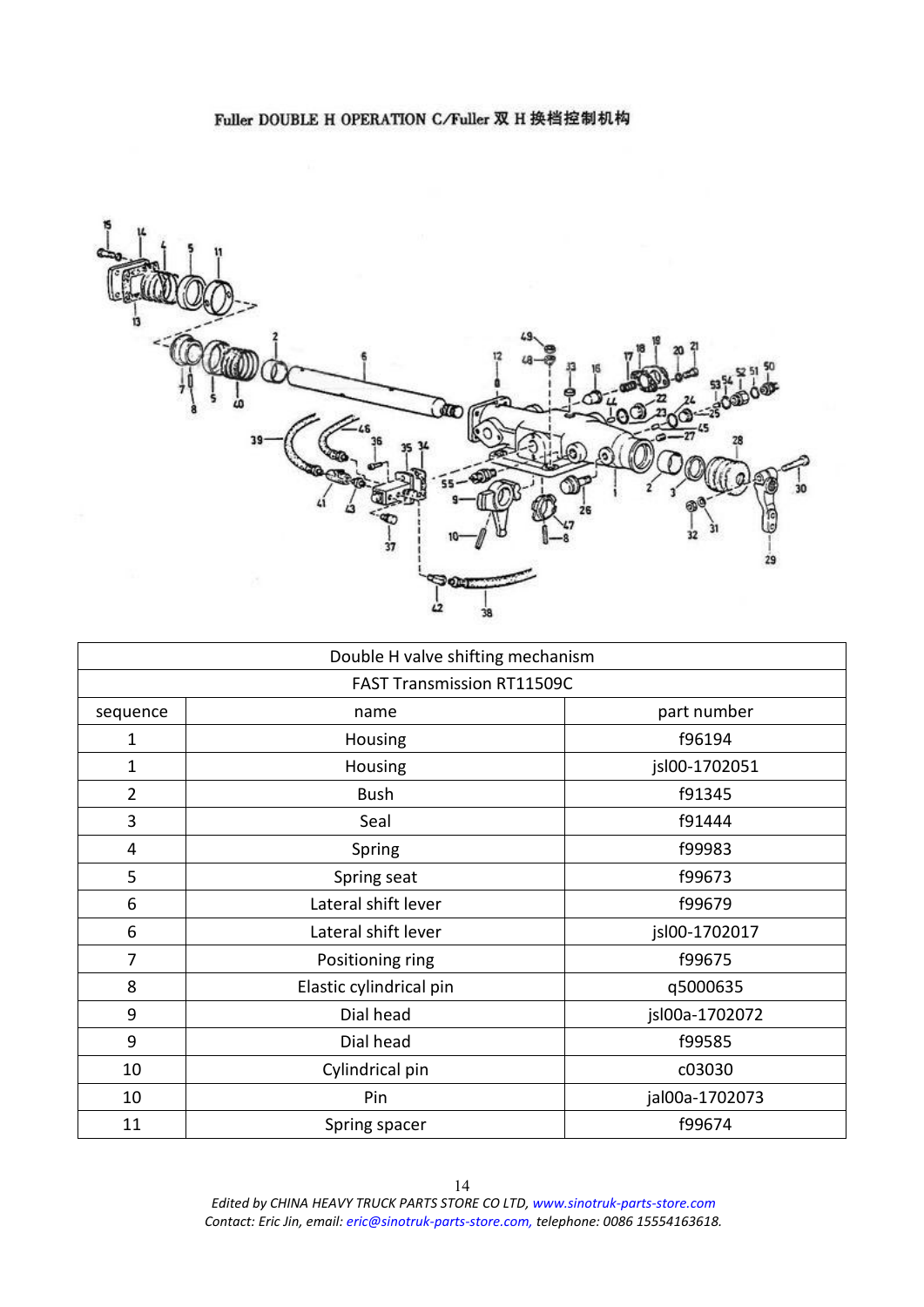| 12<br>13<br>14<br>15<br>16<br>17<br>18<br>19<br>20<br>21<br>22<br>22<br>23 | Screw<br>Gasket<br>Plates<br>Screws<br>Positioning of the plunger<br>Compression spring<br>Liner<br>Spring gland<br>Bolt |                                   | c03004<br>f99672<br>f99666<br>m8x12<br>f99670<br>f96037                                                                                                                                                                                                                     |                                                                                                                                                                |
|----------------------------------------------------------------------------|--------------------------------------------------------------------------------------------------------------------------|-----------------------------------|-----------------------------------------------------------------------------------------------------------------------------------------------------------------------------------------------------------------------------------------------------------------------------|----------------------------------------------------------------------------------------------------------------------------------------------------------------|
|                                                                            |                                                                                                                          |                                   |                                                                                                                                                                                                                                                                             |                                                                                                                                                                |
|                                                                            |                                                                                                                          |                                   |                                                                                                                                                                                                                                                                             |                                                                                                                                                                |
|                                                                            |                                                                                                                          |                                   |                                                                                                                                                                                                                                                                             |                                                                                                                                                                |
|                                                                            |                                                                                                                          |                                   |                                                                                                                                                                                                                                                                             |                                                                                                                                                                |
|                                                                            |                                                                                                                          |                                   | f96140                                                                                                                                                                                                                                                                      |                                                                                                                                                                |
|                                                                            |                                                                                                                          |                                   | f96141                                                                                                                                                                                                                                                                      |                                                                                                                                                                |
|                                                                            |                                                                                                                          |                                   | m8×12                                                                                                                                                                                                                                                                       |                                                                                                                                                                |
|                                                                            | Washer<br>Neutral switch                                                                                                 |                                   | q40108<br>99012710041                                                                                                                                                                                                                                                       |                                                                                                                                                                |
|                                                                            | Plugs                                                                                                                    |                                   | q61518                                                                                                                                                                                                                                                                      |                                                                                                                                                                |
|                                                                            | Liner                                                                                                                    |                                   | 17179                                                                                                                                                                                                                                                                       |                                                                                                                                                                |
| 24<br>25                                                                   | Liner                                                                                                                    |                                   | 15900<br>15917                                                                                                                                                                                                                                                              |                                                                                                                                                                |
| 26                                                                         | Reverse switch plug<br>Vent plug                                                                                         |                                   | 15276                                                                                                                                                                                                                                                                       |                                                                                                                                                                |
| 27                                                                         | Square groove taper plug                                                                                                 |                                   | q61302                                                                                                                                                                                                                                                                      |                                                                                                                                                                |
| 28                                                                         | Dust cover                                                                                                               |                                   | f99669                                                                                                                                                                                                                                                                      |                                                                                                                                                                |
| 30                                                                         | Bolt                                                                                                                     |                                   | $m10\times k50$                                                                                                                                                                                                                                                             |                                                                                                                                                                |
| 31                                                                         |                                                                                                                          |                                   | q40310                                                                                                                                                                                                                                                                      |                                                                                                                                                                |
| 32                                                                         | Screw nut                                                                                                                |                                   | $m10$ <sub>x</sub>                                                                                                                                                                                                                                                          |                                                                                                                                                                |
|                                                                            |                                                                                                                          |                                   |                                                                                                                                                                                                                                                                             |                                                                                                                                                                |
| 35                                                                         |                                                                                                                          |                                   | f99660                                                                                                                                                                                                                                                                      |                                                                                                                                                                |
|                                                                            |                                                                                                                          |                                   | a-c0300l                                                                                                                                                                                                                                                                    |                                                                                                                                                                |
|                                                                            |                                                                                                                          |                                   |                                                                                                                                                                                                                                                                             |                                                                                                                                                                |
| 37                                                                         | Vent plug                                                                                                                |                                   | 7935                                                                                                                                                                                                                                                                        |                                                                                                                                                                |
| 38                                                                         | Trachea                                                                                                                  |                                   | 55518                                                                                                                                                                                                                                                                       |                                                                                                                                                                |
| 39                                                                         | Trachea                                                                                                                  |                                   | 55522                                                                                                                                                                                                                                                                       |                                                                                                                                                                |
| 41                                                                         | Joint                                                                                                                    |                                   | 12881                                                                                                                                                                                                                                                                       |                                                                                                                                                                |
| 42                                                                         |                                                                                                                          |                                   | 12880                                                                                                                                                                                                                                                                       |                                                                                                                                                                |
| 43                                                                         |                                                                                                                          |                                   | 12769                                                                                                                                                                                                                                                                       |                                                                                                                                                                |
| 45                                                                         |                                                                                                                          |                                   | 15899                                                                                                                                                                                                                                                                       |                                                                                                                                                                |
| 46                                                                         |                                                                                                                          |                                   | 55523                                                                                                                                                                                                                                                                       |                                                                                                                                                                |
|                                                                            | 29<br>40<br>44                                                                                                           | 33<br>34<br>Liner<br>36<br>Spring | Shifting arm<br>Spring washer<br>Bowl plug piece<br>Double H double valve<br>Double H valve control device<br>Double H valve control device<br>Socket head cap screws<br>Pipe fittings<br>Connector<br>Neutral switch Pin<br>Switch start pin<br>Trachea (pick-grade)<br>15 | f96035<br>q72224<br>f91353<br>$a-c0300l-1$<br>$m6\times18$<br>f96036<br>f99702<br>Edited by CHINA HEAVY TRUCK PARTS STORE CO LTD, www.sinotruk-parts-store.com |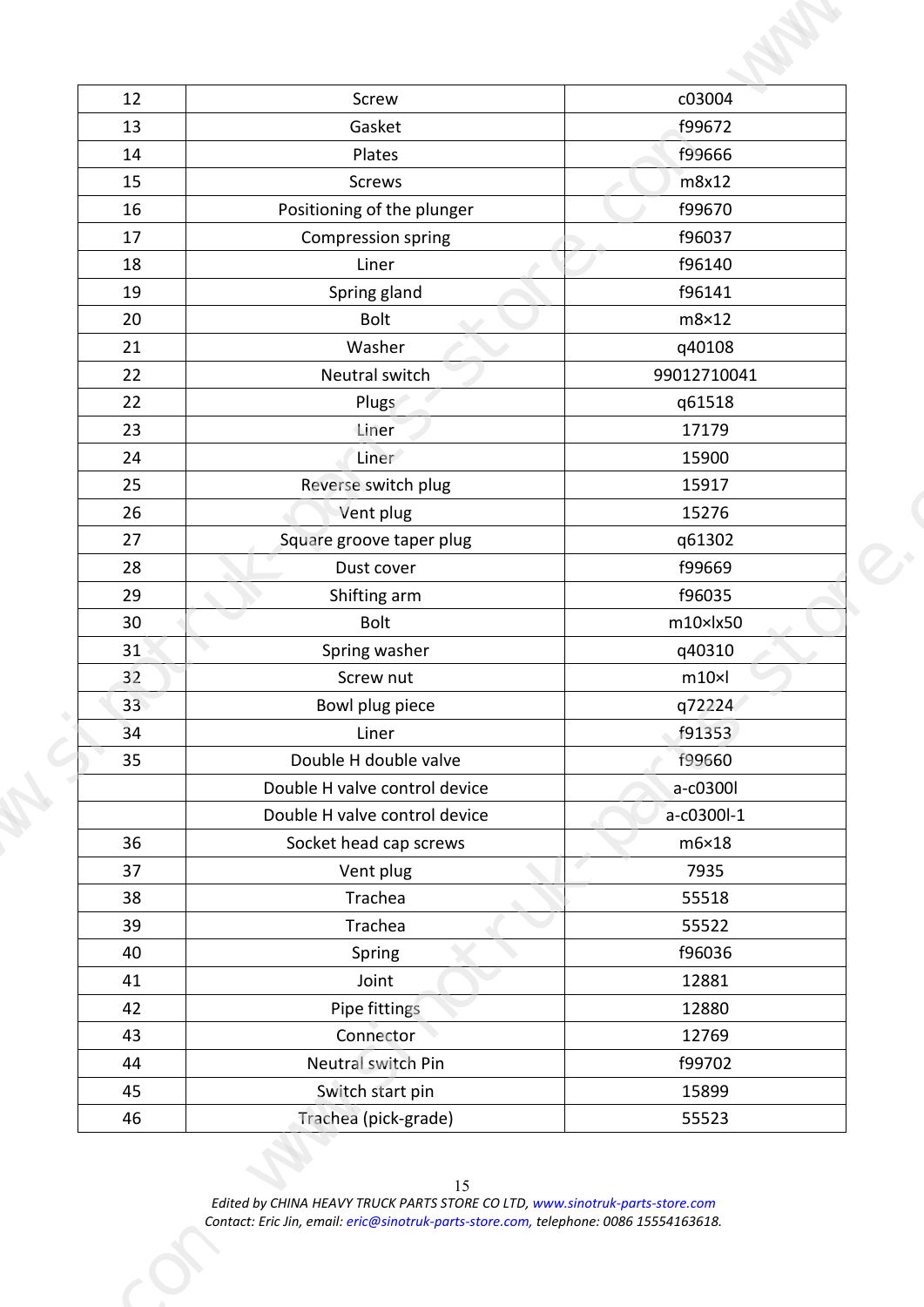| 47  | Reverse switch control block | jsl00-1702052 |  |
|-----|------------------------------|---------------|--|
| 47  | Reverse switch control block | f99681        |  |
| 48  | Nuts (thick)                 | $m10$ × $l$   |  |
| 49  | Nut (flat)                   | $m10\times1$  |  |
| 50  | Reverse gear switch          | 79100710068   |  |
| 51  | Seal                         | c03015        |  |
| 52  | Reverse gear switch plug     | 15917         |  |
| 54  | Seal                         | c03015        |  |
| 47a | Retaining pin                | jsl00-1703012 |  |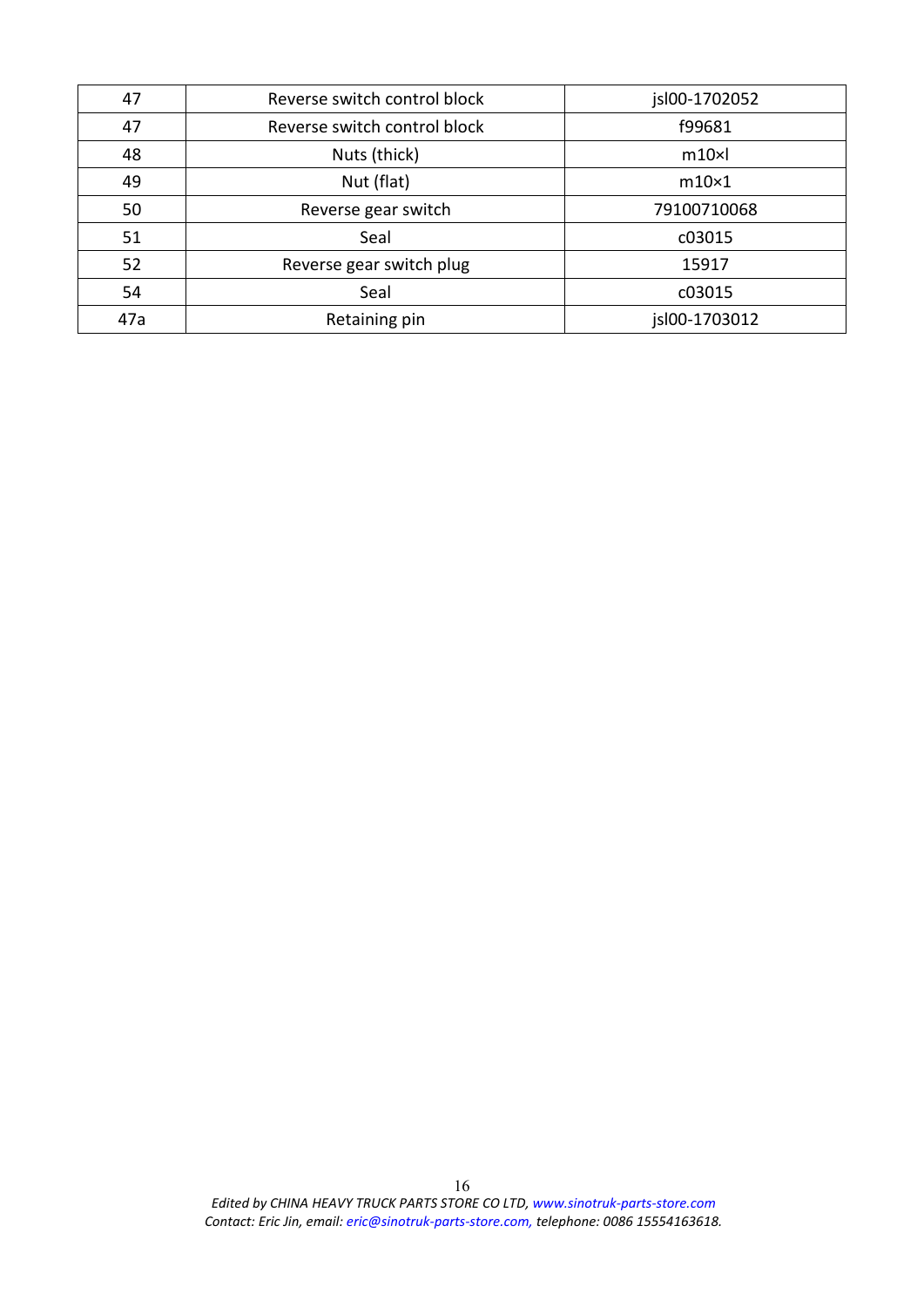<span id="page-16-0"></span>

|                                   | Vice box driving gear        |                |  |  |
|-----------------------------------|------------------------------|----------------|--|--|
| <b>FAST Transmission RT11509C</b> |                              |                |  |  |
| sequence                          | name                         | part number    |  |  |
| 1                                 | Snap ring                    | 16763          |  |  |
| 2                                 | Snap ring                    | 16628          |  |  |
| 3                                 | (Bearing) snap ring          | c01019         |  |  |
| 3                                 | <b>Bearing</b>               | 50118          |  |  |
| 4                                 | Vice box bearing the puck    | 16138          |  |  |
| 5                                 | <b>Screws</b>                | m10x22         |  |  |
| 7                                 | Vice-box drive gear          | jsl80t-1707030 |  |  |
| 7                                 | Vice-box drive gear          | 18869          |  |  |
| 7                                 | Vice-box drive gear          | 19254          |  |  |
| 7                                 | Vice-box drive gear          | jsl80-1707030  |  |  |
| 7                                 | Vice-box drive gear          | 19275          |  |  |
|                                   | Vice-drive gear box assembly | $a - c09005$   |  |  |
|                                   | Vice-drive gear box assembly | jsl80t-1707025 |  |  |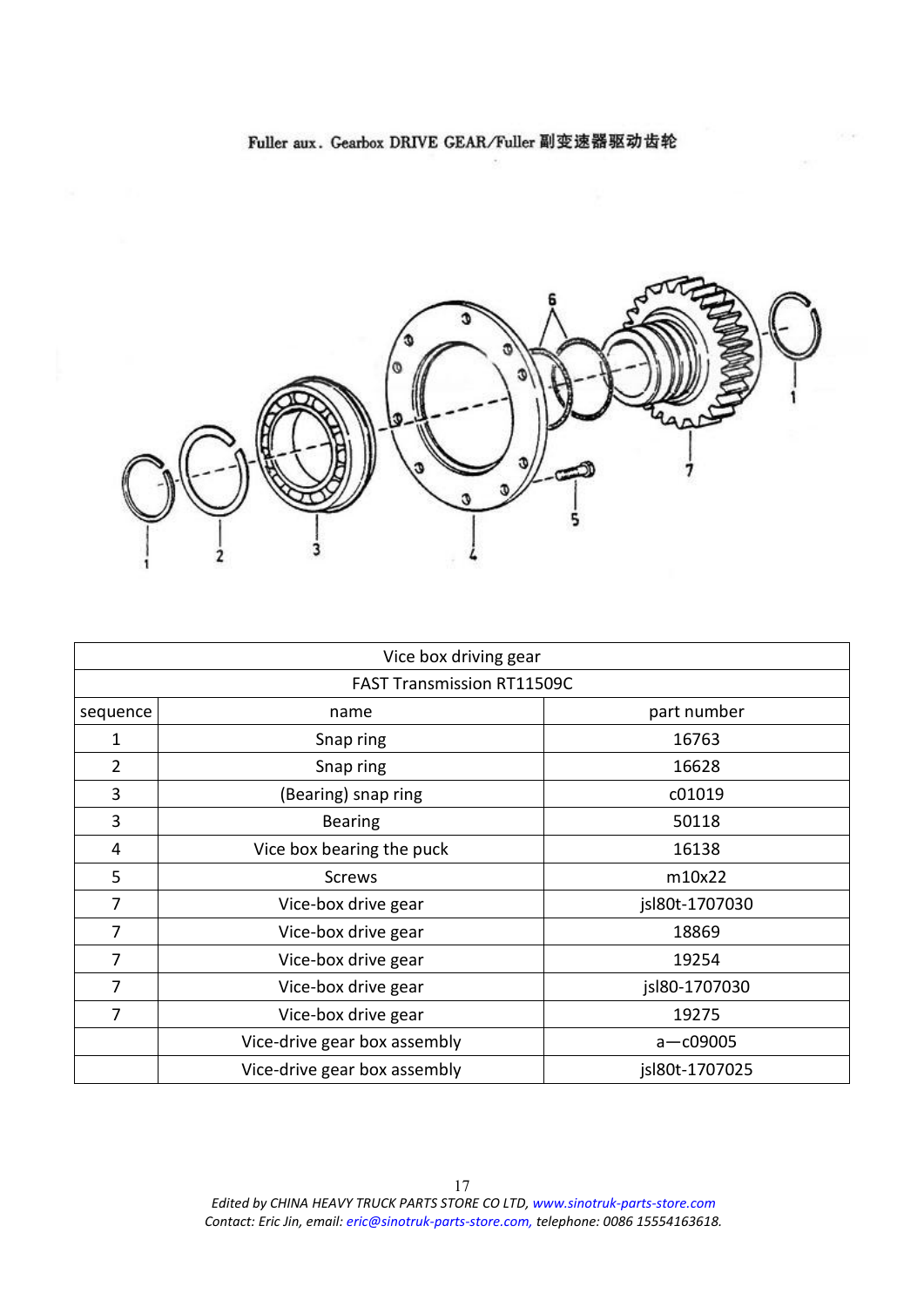$\cdot$ 

<span id="page-17-0"></span>

|                | Vice box output shaft               |                |
|----------------|-------------------------------------|----------------|
|                | <b>FAST Transmission RT11509C</b>   |                |
| sequence       | name                                | part number    |
| 1              | Vice box spindle                    | f99882         |
| 1              | Vice box spindle                    | jsl80-1707105  |
| $\overline{2}$ | Vice box spindle washers            | jsl80-1707107  |
| $\overline{2}$ | Vice box spindle washers            | 14332          |
| 3              | Vice box spindle washer             | 14331          |
| 4              | Vice gearbox reduction gear spindle | jsl30t-1707121 |
| 4              | Vice gearbox reduction gear spindle | 19165          |
| 4              | Vice gearbox reduction gear spindle | jsl00t-1707121 |
| 4              | Vice gearbox reduction gear spindle | jsl80t-1707121 |
| 4              | Vice gearbox reduction gear spindle | 19726          |
| 4              | Vice gearbox reduction gear spindle | 19665          |
| 4              | Vice gearbox reduction gear spindle | jsl80-1707106  |
| 5              | Snap ring                           | f14327         |
| 6              | Vice gearbox reduction gear gaskets | jsl80-1707108  |
| 6              | Vice gearbox reduction gear gaskets | 19466          |
| 7              | Flange nut                          | f96006         |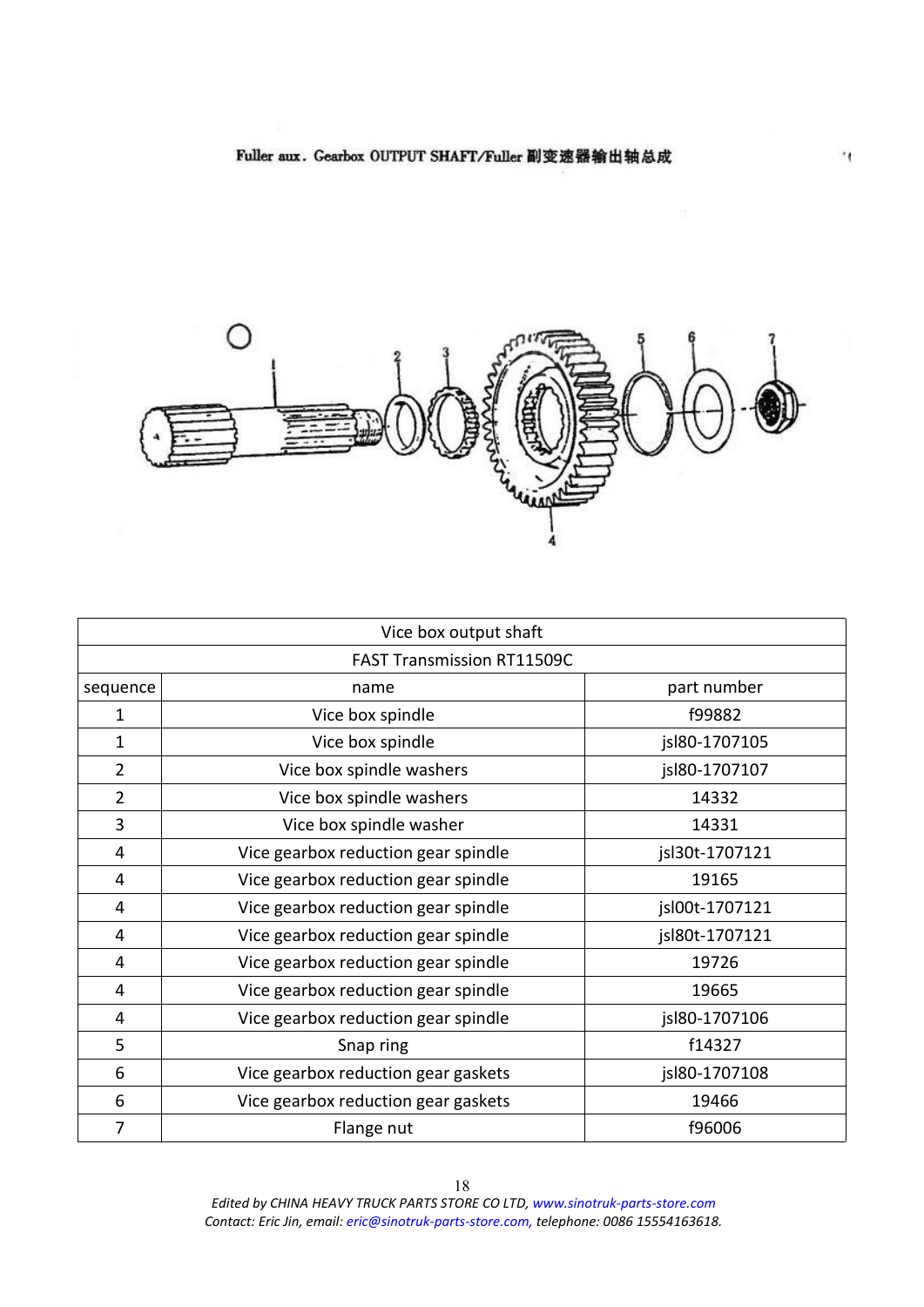<span id="page-18-0"></span>

|          | Synchronizer                      |                |  |  |
|----------|-----------------------------------|----------------|--|--|
|          | <b>FAST Transmission RT11509C</b> |                |  |  |
| sequence | part number<br>name               |                |  |  |
|          | Spring                            | 14897          |  |  |
|          | Synchronizer                      | a-5056         |  |  |
| 2        | High gear synchronizer assembly   | jsl30t-1701150 |  |  |
| 2        | High gear synchronizer assembly   | a-4938         |  |  |
| 3        | Slide synchronizer assembly       | 20323          |  |  |
| 4        | Low gear synchronizer assembly    | jsl30t-1701140 |  |  |
| 4        | Low gear synchronizer assembly    | a-4937         |  |  |
| 5        | Spring guide seat                 | 19154          |  |  |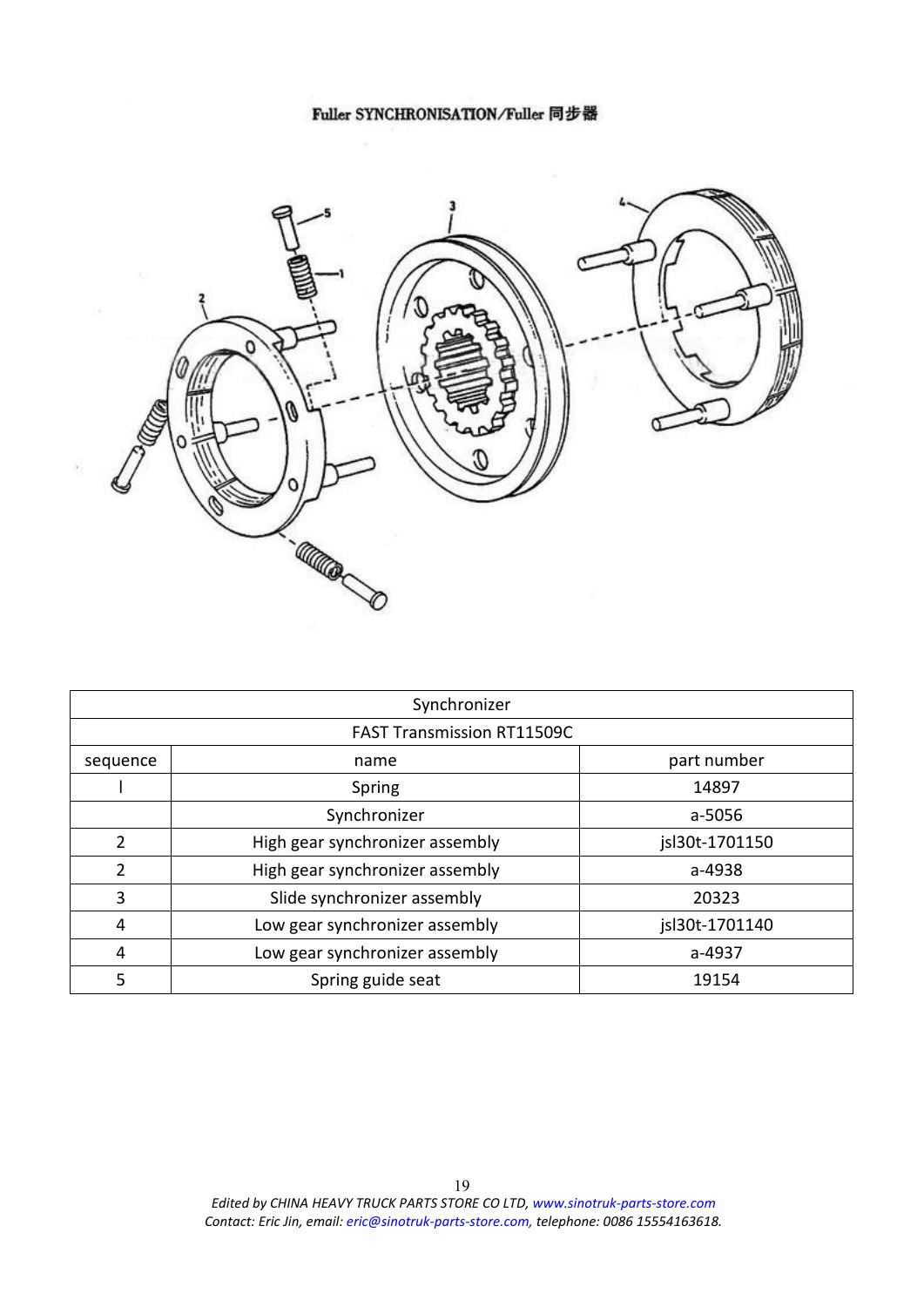<span id="page-19-0"></span>

|                                           | Fuller Aux.gearbox LAYSHAFT/Fuller 副变速器中间轴                                         |                                       |
|-------------------------------------------|------------------------------------------------------------------------------------|---------------------------------------|
|                                           |                                                                                    |                                       |
|                                           |                                                                                    |                                       |
|                                           |                                                                                    | $\mathbf{v}_{\scriptscriptstyle\! L}$ |
| SIE                                       |                                                                                    |                                       |
|                                           |                                                                                    |                                       |
|                                           |                                                                                    |                                       |
|                                           |                                                                                    |                                       |
|                                           |                                                                                    |                                       |
| sequence                                  | Vice box countershaft<br>name                                                      | part number                           |
|                                           | Bearing<br>Vice box countershaft transmission gear                                 | 42307e<br>jsl80t-1707049              |
| $\overline{2}$                            | Vice box countershaft welding assembly                                             | jsl80-1707053                         |
| $\overline{2}$<br>$\overline{2}$          | Vice box lengthen countershaft<br>Extended countershaft assembly                   | 18222<br>jsl30t-1707047               |
| $\overline{2}$<br>$\overline{2}$          | Vice box lengthen countershaft<br>Vice box countershaft                            | 19998<br>jsl80t-1707048               |
| $\overline{2}$                            | Vice box lengthen countershaft                                                     | 20002                                 |
| $\overline{2}$<br>$\overline{2}$          | Vice box countershaft transmission gear<br>Vice box countershaft transmission gear | 19255<br>19276                        |
| $\overline{2}$<br>$\overline{\mathbf{3}}$ | Vice box countershaft drive gear<br><b>Bearing</b>                                 | 18870<br>192311e                      |
| $\overline{3}$                            | <b>Bearing</b>                                                                     | 192310e                               |
| $\overline{4}$<br>$5\overline{)}$         | Snap ring<br>(Bearing) snap ring                                                   | 16723<br>c01020                       |
| 5 <sup>5</sup>                            | <b>Bearing Washers</b>                                                             | 17384                                 |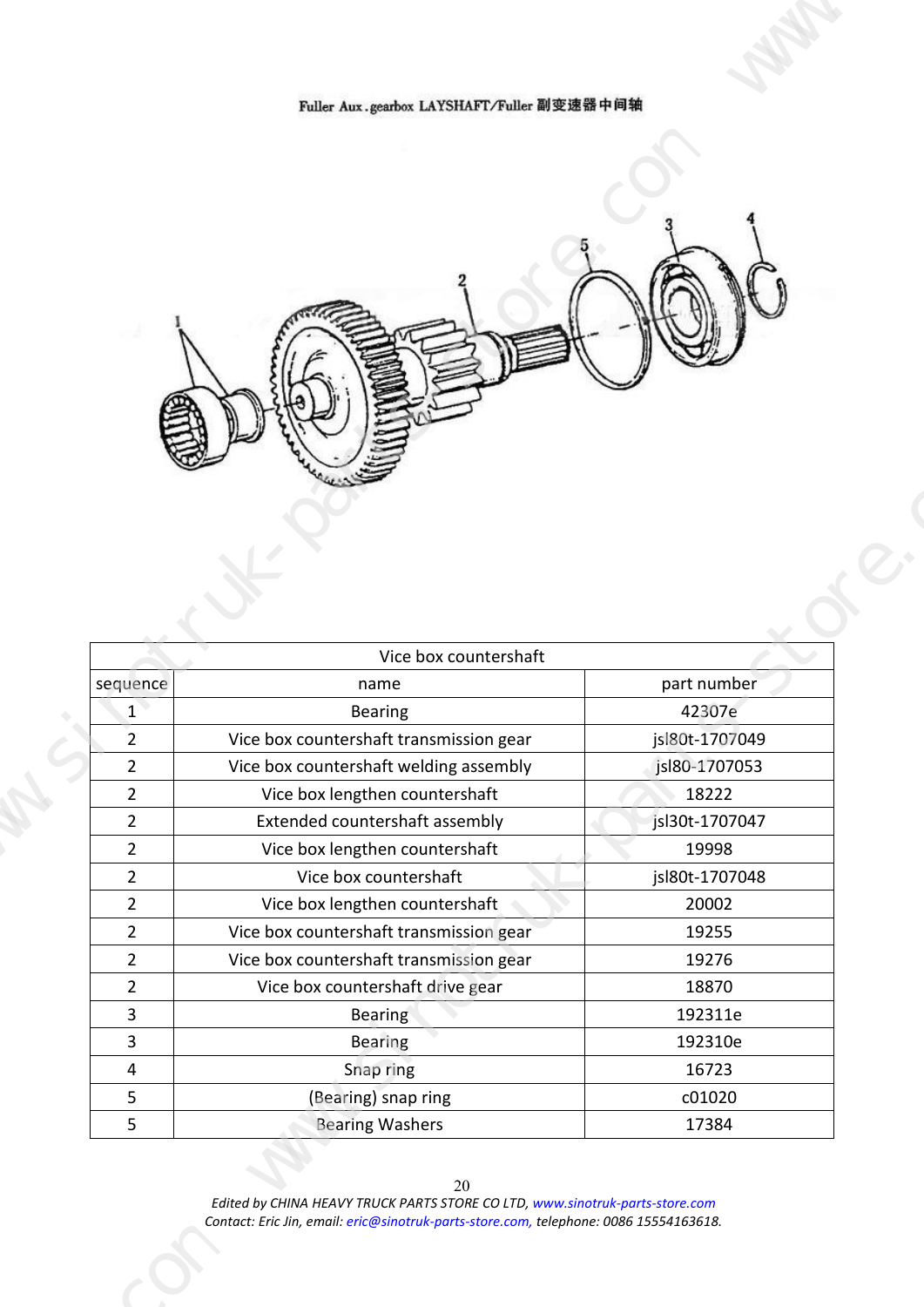# Fuller REAR COVER/Fuller 后盖总成

<span id="page-20-0"></span>

|                | Rear cover                        |                |
|----------------|-----------------------------------|----------------|
|                | <b>FAST Transmission RT11509C</b> |                |
| sequence       | name                              | part number    |
|                | Liner                             | 14335          |
|                | Copper Washers                    | 17016          |
| $\overline{2}$ | Rear cover case                   | h19975         |
| $\overline{2}$ | Back cover case                   | jsl80-1701015  |
| $\overline{2}$ | Back cover case                   | jsl30r-1707010 |
| 3              | Liner                             | 17352          |
| 4              | Extended countershaft bearing cap | 17376          |
| 5              | <b>Screws</b>                     | a-c09008       |
| 6              | Screws                            | $m10\times50$  |
| 6              | <b>Screws</b>                     | m10×45         |
| 7              | <b>Bearing</b>                    | jsl80-1707109  |
| 7              | <b>Bearing</b>                    | 71813          |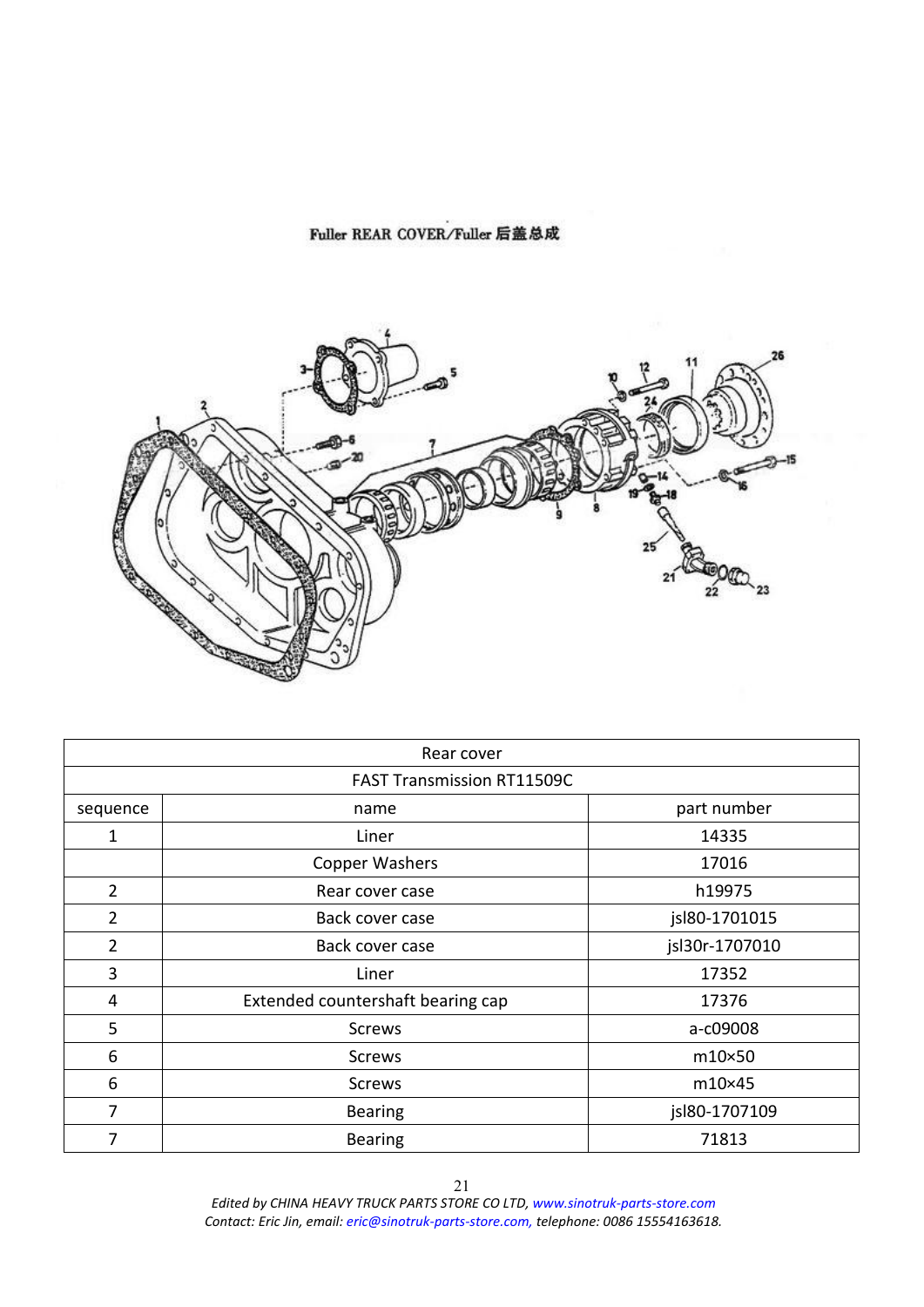| 8     | Rear output shaft bearing cap | jsl80-1707155   |
|-------|-------------------------------|-----------------|
| $9\,$ | Liner                         | 15532           |
| 10    | Spring washer                 | q40310          |
| 11    | Seal                          | 19109           |
| 12    | <b>Bolt</b>                   | m10×70          |
| 14    | Copper sets                   | 7992            |
| 15    | <b>Bolt</b>                   | m10×70          |
| 16    | Glands                        | 19709           |
| 18    | Odometer joint assembly       | f93060          |
| 19    | Copper pads                   | h16i]05         |
| 21    | Odometer joint assembly       | 116e-3802032    |
| 24    | Speedometer drive gear        | f91054          |
| 25    | Odometer passive gear         | f91055          |
| 26    | Output flange (optional)      | f99900          |
| 26    | Output flange (optional)      | jsl80-1707159   |
| 26    | Output flange (optional)      | f99902          |
| 26    | Output flange (optional)      | jsl80-1707159-1 |
| 26    | Output flange (optional)      | f99902-5        |
| 26    | Output flange (optional)      | f99900-1        |
|       |                               |                 |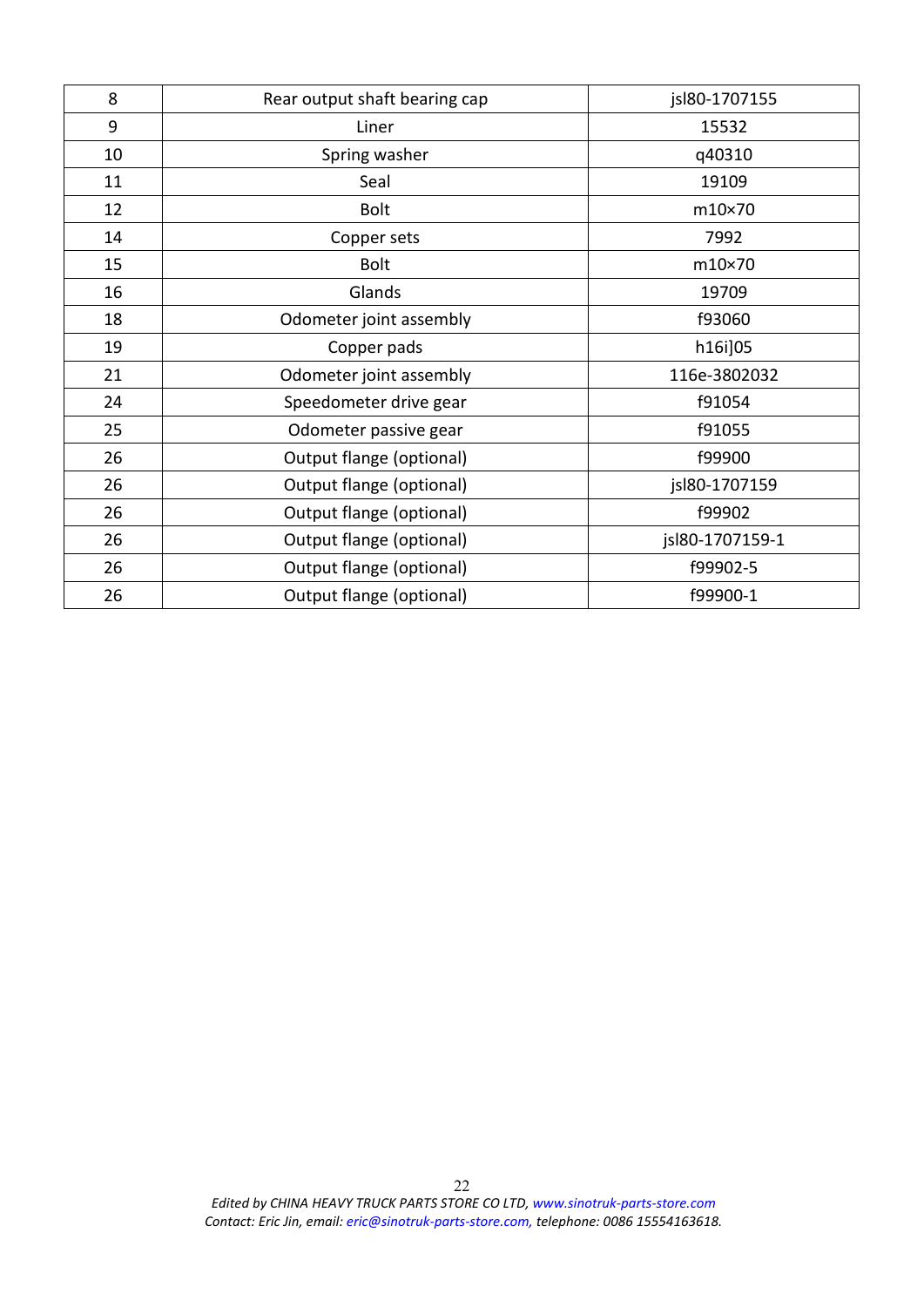# <span id="page-22-0"></span>Fuller SHIFTING CYLINDER ASSEMBLY/Fuller 换档气缸总成



|                | Shifting cylinder          |              |
|----------------|----------------------------|--------------|
| sequence       | name                       | part number  |
|                | Shifting cylinder assembly | a-c09016     |
| $\mathbf{1}$   | <b>Screws</b>              | m12×1. 25×50 |
| $\overline{2}$ | Vice box fork              | 16775        |
| 3              | Liner                      | 1684         |
| $\overline{4}$ | Range gear cylinder        | 16778        |
| 5              | <b>Screws</b>              | m10×32       |
| 6              | Fork shaft                 | 16993        |
| 7              | O-ring                     | 14765        |
| 8              | Piston                     | 14341        |
| 9              | $O$ -ring                  | 14345        |
| 10             | O-ring                     | 14344        |
| 11             | Cylinder head gasket       | 14349        |
| 12             | Screw nut                  | m16×1. 5     |
| 13             | Cylinder head              | f99857       |
| 15             | High-low gear switch       | 79100710069  |
| 16             | Washer                     | x11511       |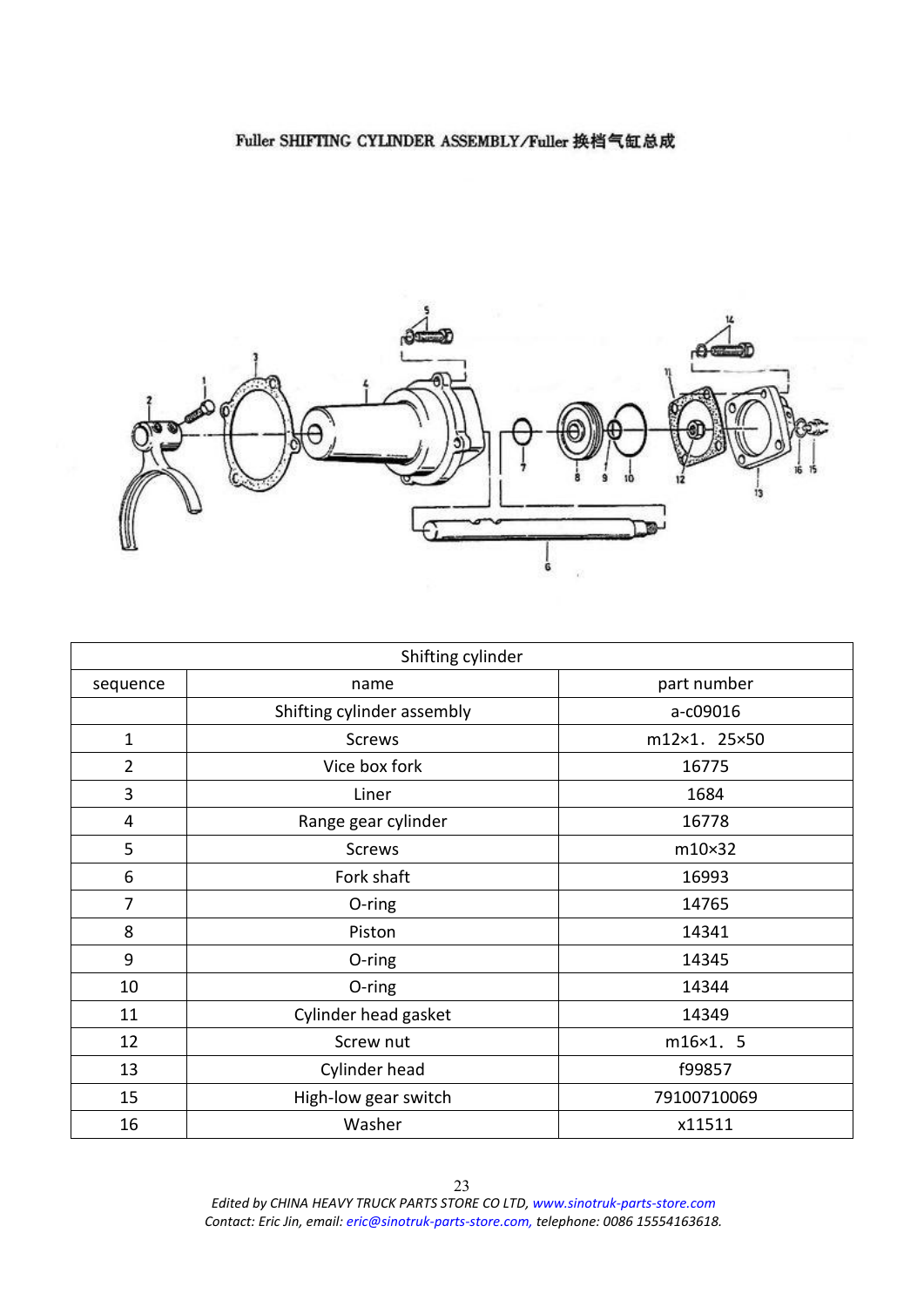### 离合器制动器

<span id="page-23-0"></span>

|                | Clutch brake                      |              |
|----------------|-----------------------------------|--------------|
|                | <b>FAST Transmission RT11509C</b> |              |
| sequence       | name                              | part number  |
|                | Countershaft brake                | a-4046       |
| $\mathbf{1}$   | Brake piston cover                | 16659        |
| $\overline{2}$ | Spring washer                     | q40310       |
| 3              | <b>Screws</b>                     | m10×55       |
| 4              | Liner                             | 1684         |
| 5              | Countershaft housing              | 16656        |
| 6              | <b>Screws</b>                     | m10×32       |
| 7              | Pin                               | q5000616     |
| 8              | <b>Brake piston</b>               | 16658        |
| 9              | O-ring                            | 16660        |
| 10             | Piston head gasket                | <b>1666l</b> |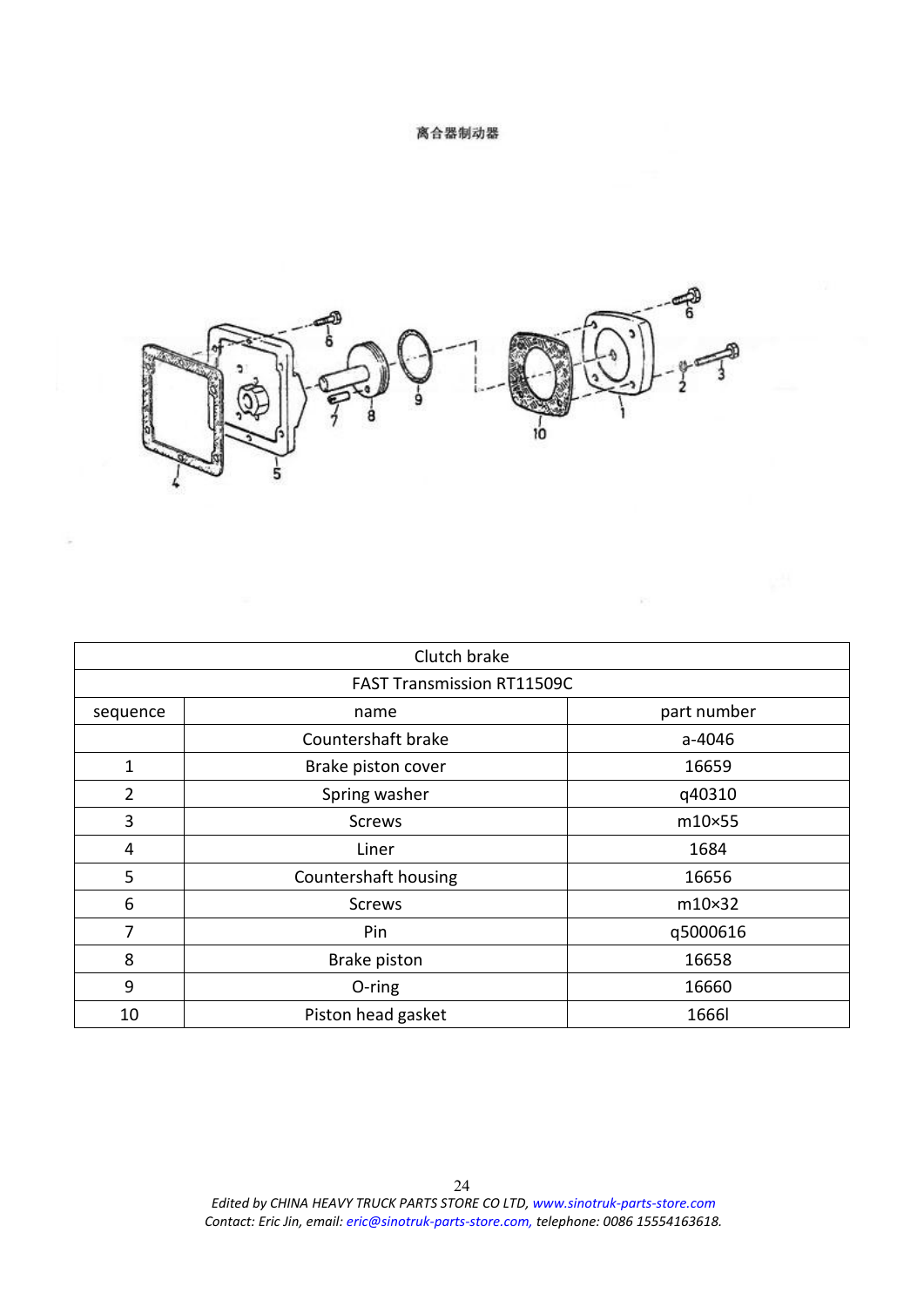

<span id="page-24-0"></span>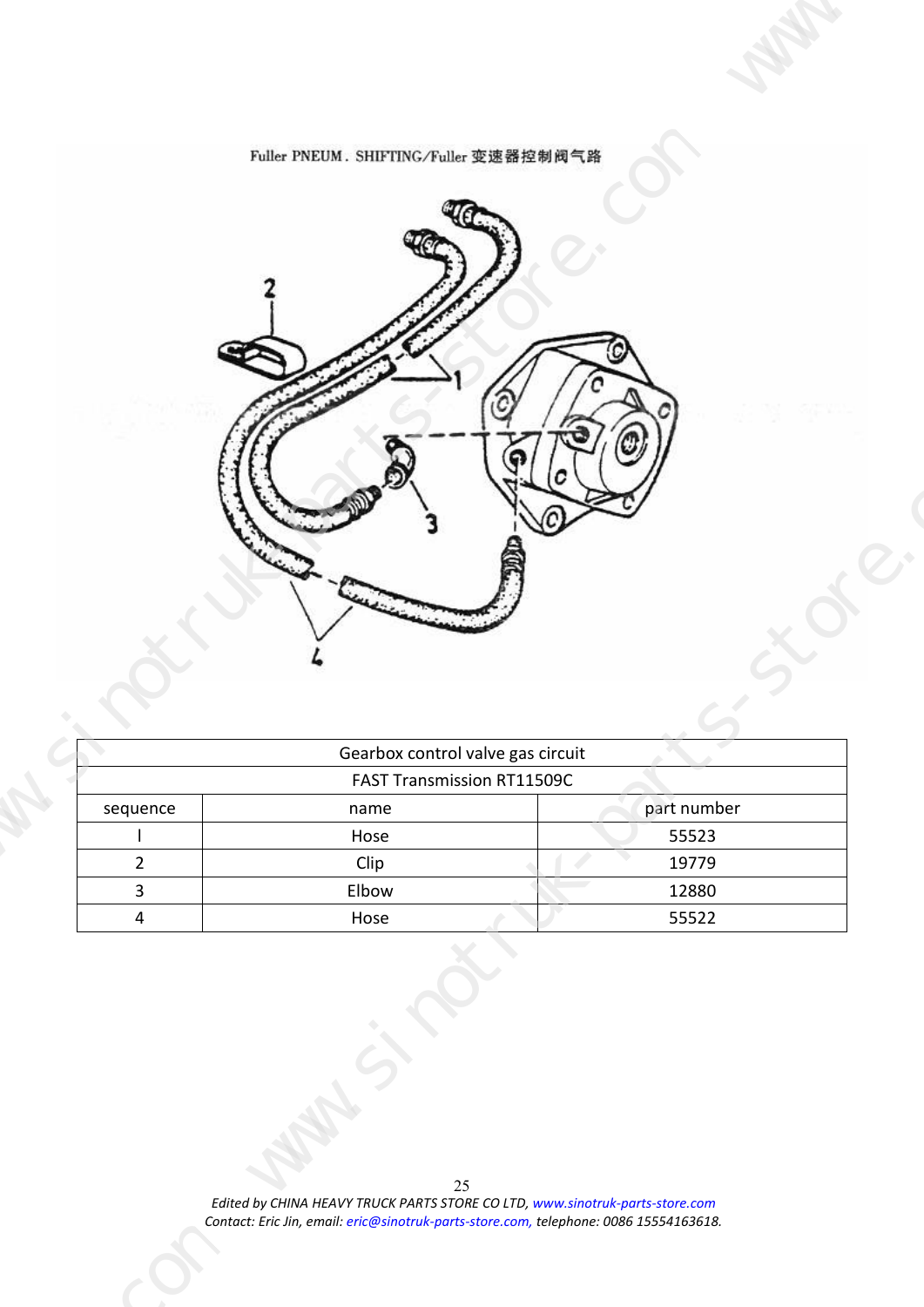<span id="page-25-0"></span>

|                | Pressure regulator                |             |
|----------------|-----------------------------------|-------------|
|                | <b>FAST Transmission RT11509C</b> |             |
| sequence       | name                              | part number |
| $\mathbf{1}$   | Air filter regulator assembly     | a-4740      |
| $\overline{2}$ | Pressure regulator body           | 19600       |
| 3              | Filter                            | 19670       |
| $\overline{4}$ | O-ring                            | 19953       |
| 5              | O-ring                            | 1967        |
| 6              | <b>Block</b>                      | x14973      |
| 7              | <b>Bolt</b>                       | x11217      |
| 8              | Air pipe                          | 55527       |
| 9              | Air pipe                          | 55518       |
| 10             | Spare group                       | k-1698      |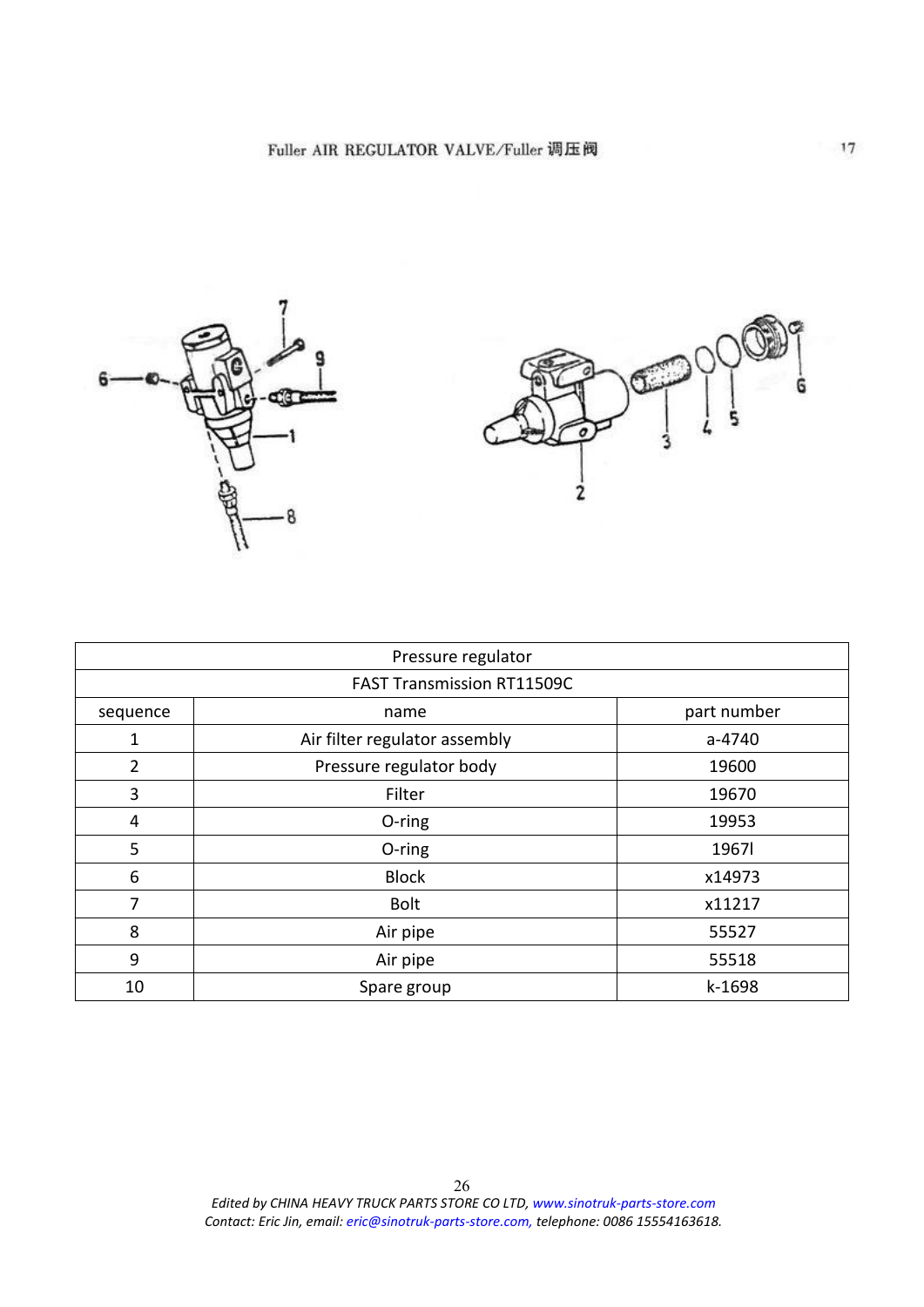<span id="page-26-0"></span>

|             | Clutch brake control mechanism    |                      |
|-------------|-----------------------------------|----------------------|
|             | <b>FAST Transmission RT11509C</b> |                      |
| sequence    | name                              | part number          |
| $\mathbf 0$ | Chock                             | wg9112240109         |
| 1           | Case                              | 199112240114         |
| 2           | Push rod                          | $1 - 21 - 422 - 230$ |
| 4           | Collar                            | 19000934190          |
| 5           | Gasket                            | 1-99-907-048         |
| 6           | Spacer                            | 19911240110          |
| 7           | Clutch pedal                      | 199112230035         |
| 8           | Washer                            | 13809230034          |
| 9           | <b>Bolt</b>                       | 190003802527         |
| 10          | Valve                             | 199100860031         |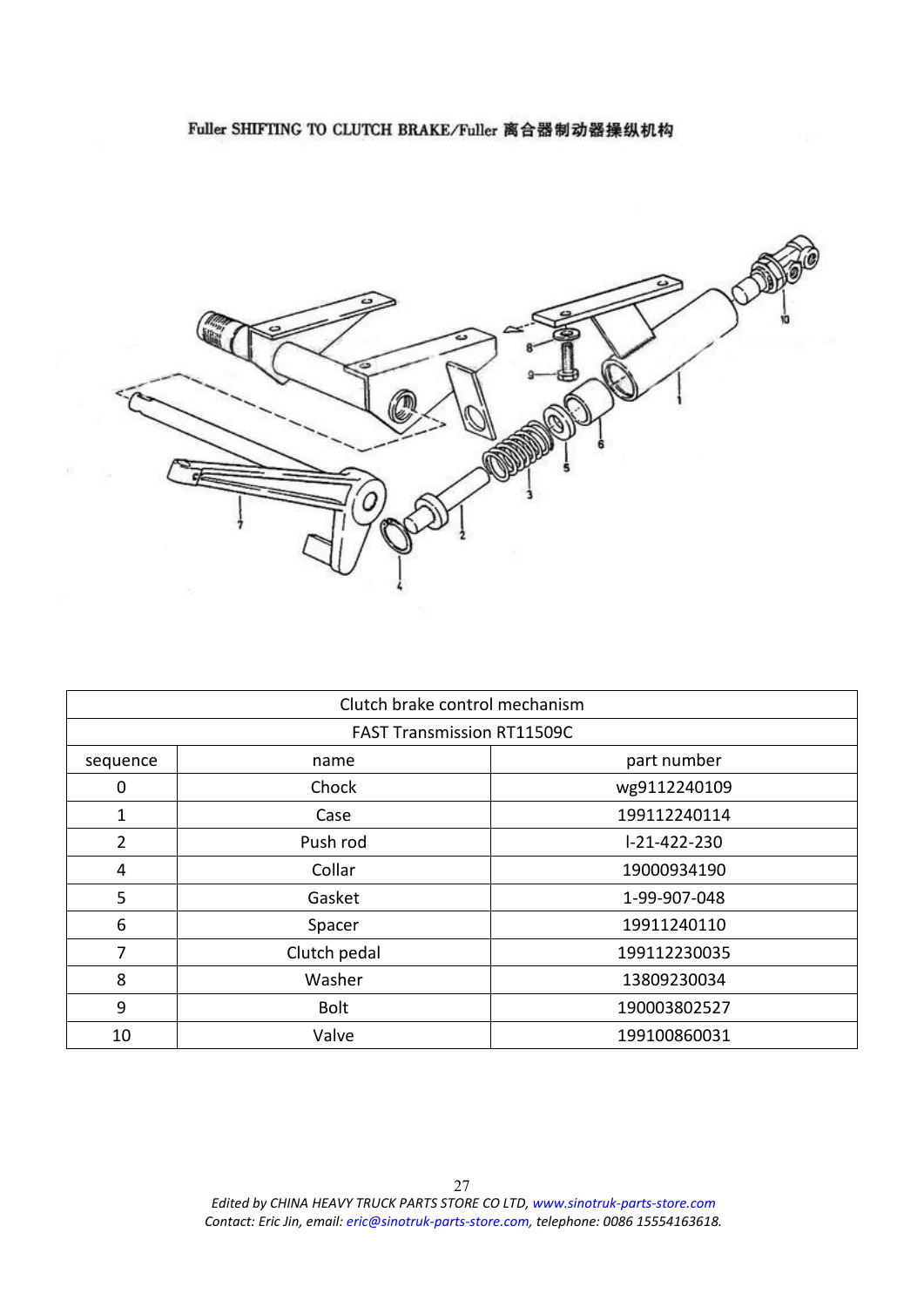<span id="page-27-0"></span>

|               | Clutch brake gas circuit          |               |
|---------------|-----------------------------------|---------------|
|               | <b>FAST Transmission RT11509C</b> |               |
| sequence      | name                              | part number   |
| 1             | <b>Button valve</b>               | wg9000360150  |
| $\mathcal{P}$ | Tubes                             | 190003179782  |
| 3             | <b>Fittings</b>                   | 19112280111   |
| 4             | Joint body                        | wg99112280014 |
| 5             | Joints                            | 190003559766  |
| 6             | Fittings with nuts                | 190003559516  |
| 7             | <b>Bushing</b>                    | 19000355956l  |
| 8             | <b>Bushing</b>                    | 199014280016  |
| 9             | Gasket                            | 190003098012  |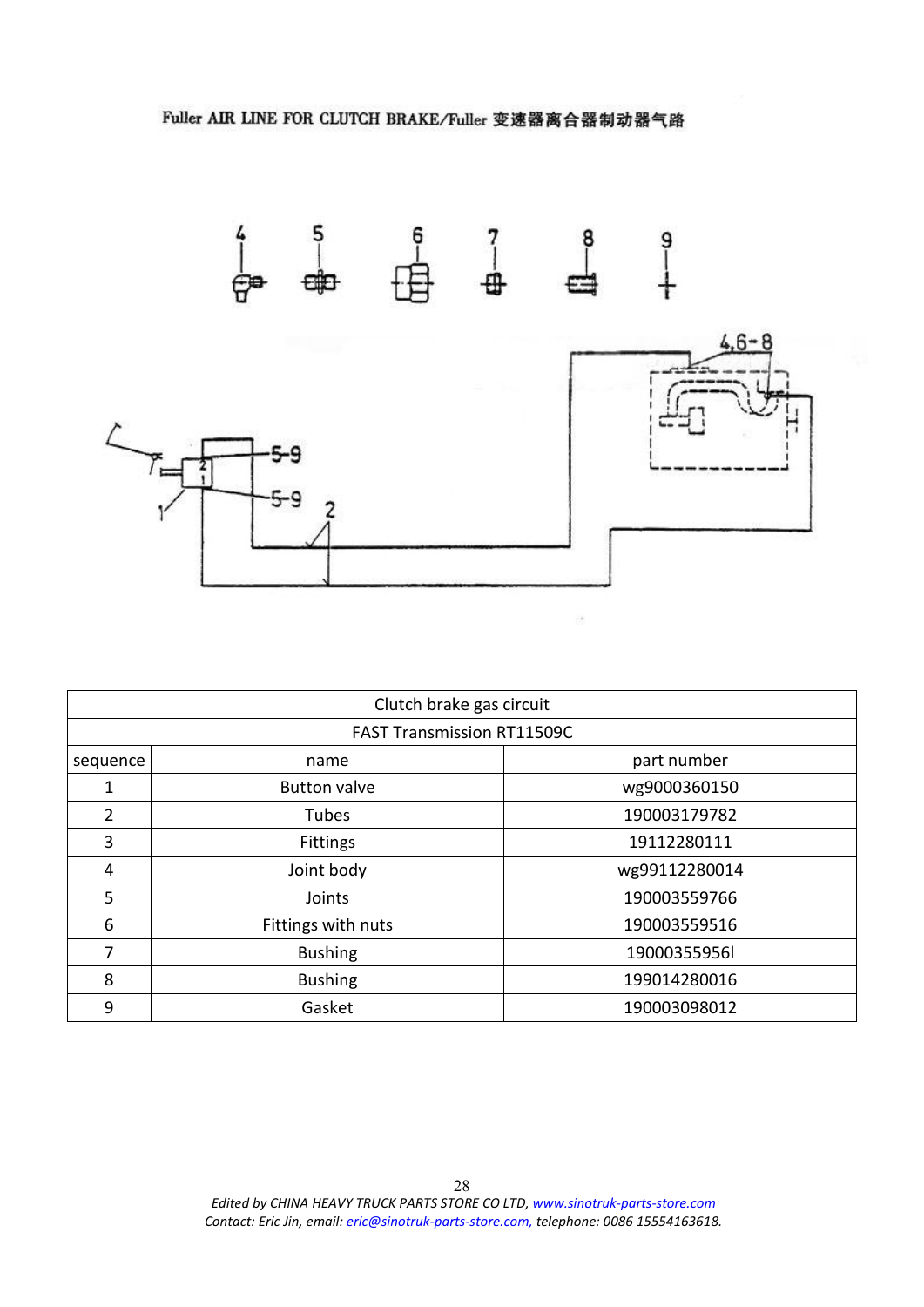<span id="page-28-0"></span>